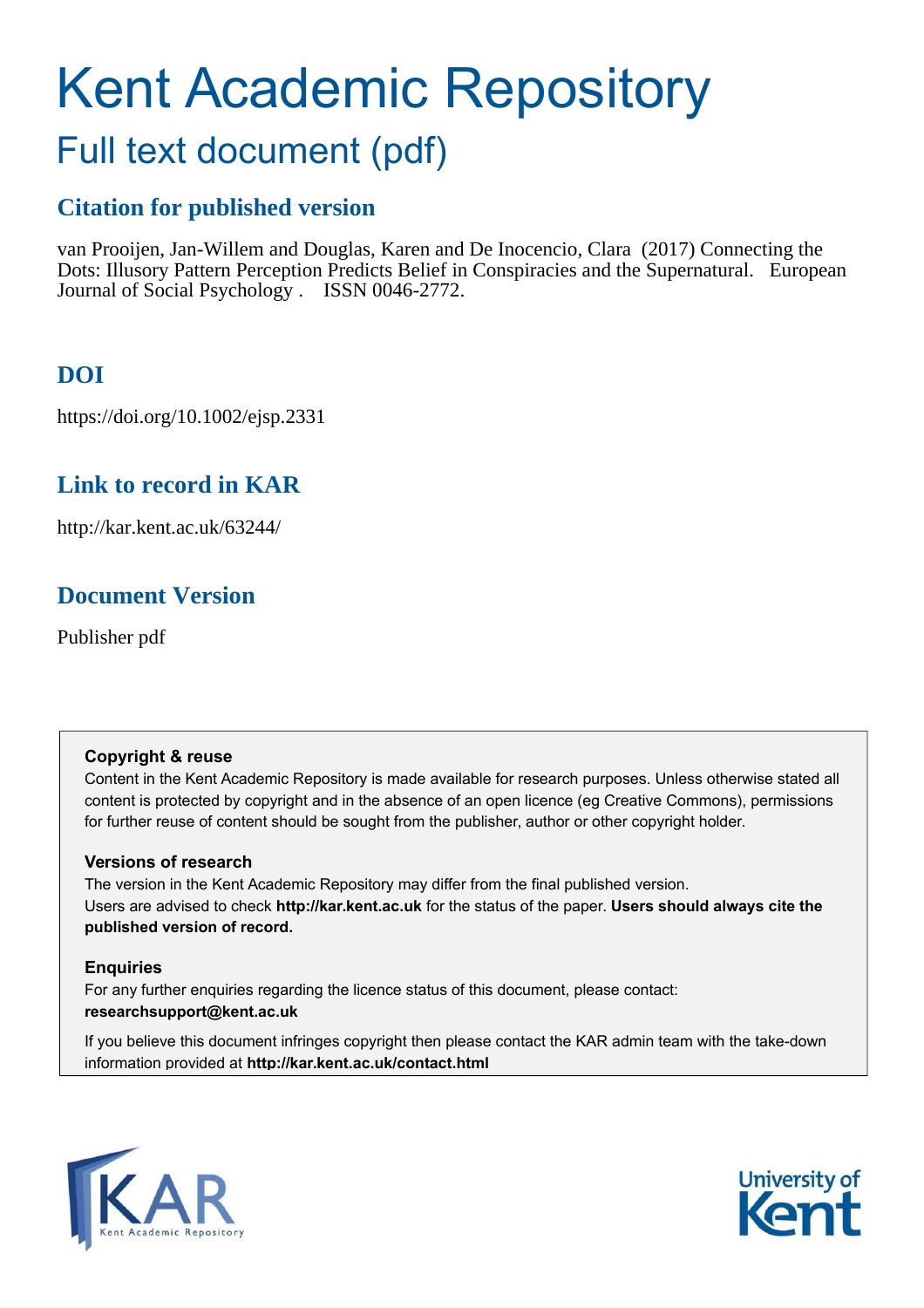#### RESEARCH ARTICLE

### Connecting the dots: Illusory pattern perception predicts belief in conspiracies and the supernatural

Jan-Willem van Prooijen\*, † D, Karen M. Douglas‡ & Clara De Inocencio\*, ‡

\* Vrije Universiteit Amsterdam, The Netherlands

† The NSCR, The Netherlands

‡ The University of Kent, United Kingdom

#### Correspondence

Jan-Willem van Prooijen, Vrije Universiteit Amsterdam, Department of Experimental and Applied Psychology, Van der Boechorststraat 1, 1081BT, Amsterdam, the Netherlands. E-mail: j.w.van.prooijen@vu.nl

Received: 28 July 2016 Accepted: 9 August 2017

<https://doi.org/10.1002/ejsp.2331>

Keywords: Illusory pattern perception, conspiracy beliefs, supernatural beliefs, irrational beliefs

This article is based on the work conducted within the framework of COST Action IS1205 "Social psychological dynamics of historical representations in the enlarged European Union". The data and stimulus materials reported herein are stored at a secure server of VU Amsterdam's Department of Experimental and Applied Psychology, and are available upon request.

People often hold irrational beliefs, which we broadly define here as unfounded, unscientific, and illogical assumptions about the world. Although many irrational beliefs exist, belief in conspiracy theories and belief in the supernatural are particularly prevalent among ordinary, nonpathological citizens, and are frequent topics of scientific research (Oliver & Wood, 2014; Sunstein & Vermeule, 2009; Swami et al., 2013; Wiseman & Watt, 2006). Conspiracy theories are commonly defined as the assumption that a group of people colludes together in secret to attain evil goals (e.g., Zonis & Joseph, 1994). While conspiracies can and do occur, and hence not all conspiracy theories are irrational (e.g., Watergate; The Iran-Contra-Affair), many conspiracy theories that citizens believe are unlikely in light of logic or scientific evidence, including theories that 9–11 was an inside job, that the pharmaceutical industry deliberately spreads diseases, or that climate change is a lie fabricated by scientists. Supernatural beliefs are defined as beliefs that violate scientifically founded principles of nature, including superstition, belief in the paranormal, horoscopes, and telepathy (Lindeman & Aarnio, 2007).

Such irrational beliefs are not necessarily harmless. Belief in conspiracy theories predicts maladaptive

#### Abstract

A common assumption is that belief in conspiracy theories and supernatural phenomena are grounded in illusory pattern perception. In the present research we systematically tested this assumption. Study 1 revealed that such irrational beliefs are related to perceiving patterns in randomly generated coin toss outcomes. In Study 2, pattern search instructions exerted an indirect effect on irrational beliefs through pattern perception. Study 3 revealed that perceiving patterns in chaotic but not in structured paintings predicted irrational beliefs. In Study 4, we found that agreement with texts supporting paranormal phenomena or conspiracy theories predicted pattern perception. In Study 5, we manipulated belief in a specific conspiracy theory. This manipulation influenced the extent to which people perceive patterns in world events, which in turn predicted unrelated irrational beliefs. We conclude that illusory pattern perception is a central cognitive mechanism accounting for conspiracy theories and supernatural beliefs.

> perceptions and behaviors such as withdrawal from politics, decreased civic virtue, hostility, and radicalization (Abalakina-Paap, Stephan, Craig, & Gregory, 1999; Goertzel, 1994; Jolley & Douglas, 2014a, 2014b; Swami et al., 2011; Swami, Chamorro-Premuzic, & Furnham, 2010; Van Prooijen, Krouwel, & Pollet, 2015). Supernatural beliefs may lead people to consult spiritual healers instead of qualified medical specialists to treat dangerous illnesses, or to base important life decisions (e.g., whether to buy a house, or get a divorce) on information derived from horoscopes or a random draw of tarot cards (Asser & Swan, 1998; Ernst, 2000; Mazur, 2008; Nahin, Barnes, Stussman, & Bloom, 2009; Shermer, 2011). These considerations suggest that it is important to investigate how such beliefs originate in the human mind. In the present research we investigate the overarching cognitive basis of the many types of irrational beliefs that people hold.

> It has frequently been suggested that irrational beliefs are rooted in pattern perception, that is, the automatic tendency to make sense of the world by identifying meaningful relationships between stimuli (Zhao, Hahn, & Osherson, 2014). This is a functional process, as it enables people to recognize basic patterns that are real,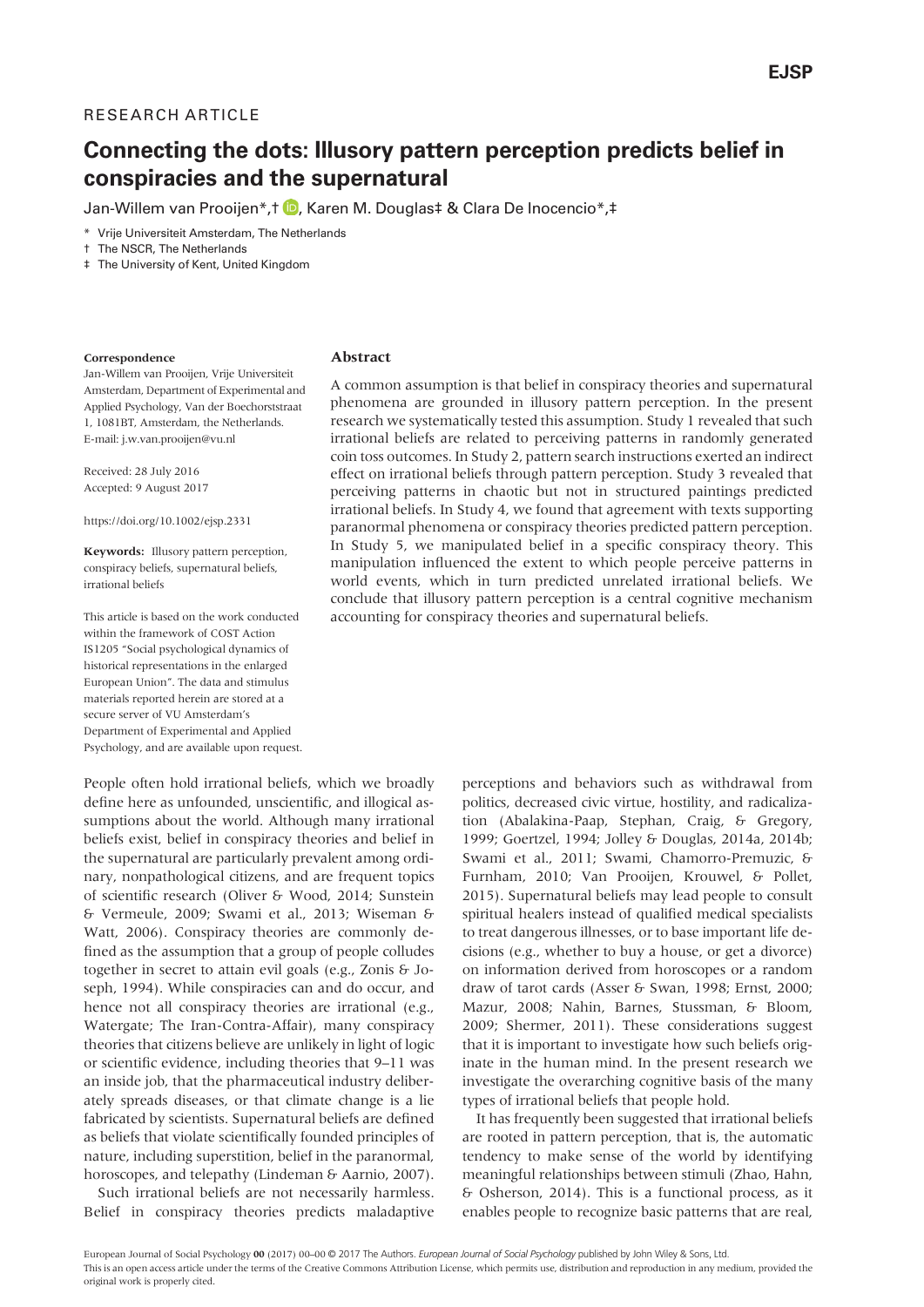and that are important to internalize (e.g., a red traffic light signals danger; drinking water quenches one's thirst; being unfriendly to a stranger may elicit an unfriendly response). Sometimes, however, there are distortions to this otherwise functional process as people may connect dots that are in fact unrelated, leading to illusory pattern perception—misperceiving meaningful

patterns in what are in fact random stimuli. Such illusory pattern perception emerges because people often have difficulty recognizing when stimuli do or do not occur through a random process. For instance, truly random sequences typically display less variation—and hence form more clusters—than people intuitively expect, creating the feeling of meaningful patterns that in fact occurred at random (Falk & Konold, 1997). Put differently, a random process often generates sequences that appear nonrandom to the human mind, and that may even contain occasional symmetries or esthetic regularities. As a result, it is difficult for people to appreciate the role of coincidence in generating these pattern-like sequences (Williams & Griffiths, 2013). But whereas co-occurring stimuli may be generated through either a nonrandom (i.e., actual patterns) or a random process, only nonrandomly generated stimuli can be considered meaningful as they have actual predictive value for what future stimuli the same process will generate. Illusory pattern perception occurs when people mistakenly perceive randomly generated stimuli as causally determined through a nonrandom process, and hence as diagnostic for what future stimuli to expect.

A common assumption, then, is that illusory pattern perception is at the core of many of the irrational beliefs that people hold (e.g., Shermer, 2011; Wiseman & Watt, 2006; Whitson & Galinsky, 2008). Given how fundamental and widely accepted this assumption is, however, it is surprising how little direct empirical evidence there is available to support the role of illusory pattern perception in irrational beliefs in general, and particularly in the domain of conspiracy theories. The current program of research is designed to fill this void.

#### Illusory Pattern Perception and Irrational Beliefs

In numerous life domains, people make predictions of future outcomes by searching for patterns in random stimuli. For instance, illusory pattern perception shapes people's expectations during sports matches. In a study of the "hot hand in basketball", both spectators and players believed that the chance of players hitting a shot was related to the success of their previous shot. In reality, the relationship between hits and misses of succeeding shots by the same player did not statistically deviate from chance (Gilovich, Vallone, & Tversky, 1985). Related to this, habitual gamblers are more likely than non-habitual gamblers to detect patterns in random stimuli (Wilke, Scheibehenne, Gaissmaier, McCanney, & Barrett, 2014). Even pigeons seem subject to illusory pattern perception. In a classic study by Skinner (1948), hungry pigeons received food at regular

Pattern perception thus enables people to predict an uncertain future by 'connecting the dots' and establishing meaningful relations between stimuli. Such predictions of future outcomes are also inherent in irrational beliefs, which are frequently construed as ways to cope with uncertain and complex life situations. One common proposition is that belief in conspiracy theories often constitutes attempts to understand distressing events that are difficult to understand otherwise (Hofstadter, 1966; see also Bale, 2007). Consistently, impactful and threatening societal events increase people's sense-making motivation—as reflected in feelings of worry and a desire to find out what happened which subsequently increases belief in conspiracy theories (Van Prooijen & Van Dijk, 2014). In a similar vein, supernatural beliefs help people to make sense of their life and to predict the future. Supernatural beliefs have been argued to imbue the world with meaning and purpose, and therefore help people cope with the basic uncertainties that are inherent to life (e.g., Mazur, 2008; Shermer, 2011). These arguments suggest that irrational beliefs help people make sense of their world by increasing a subjective sense of predictability, and pattern perception is a key element of this process.

The desire to make sense of the world is of particular importance to people when they lack control (Park, 2010) or when they are uncertain (Van den Bos, 2009). Consistently, empirical findings reveal that people are particularly likely to believe conspiracy theories when they lack control or are uncertain (Newheiser, Farias, & Tausch, 2011; Marchlewska, Cichocka, & Kossowska, in press; Sullivan, Landau, & Rothschild, 2010; Van Prooijen, 2016; Van Prooijen & Acker, 2015; Van Prooijen & Jostmann, 2013; for a review, see Kossowska & Bukowski, 2015). Likewise, lacking control or experiencing feelings of uncertainty have been found to increase supernatural beliefs, in the form of superstition (Whitson & Galinsky, 2008), belief in horoscopes (Wang, Whitson, & Menon, 2012), and increased religiosity (Hogg, Adelman, & Blagg, 2010; Kay, Gaucher, McGregor, & Nash, 2010). These findings are consistent with the idea that irrational beliefs are rooted in pattern perception, as establishing relevant patterns makes an unpredictable, uncertain, and potentially threatening environment more predictable. Indeed, control threats have been found to increase the extent to which people misperceive patterns in randomness, and these findings closely mirrored the effects of control threats on irrational beliefs in consecutive experiments (Van Harreveld, Rutjens, Schneider, Nohlen, & Keskinis, 2014; Whitson & Galinsky, 2008). These studies render further plausibility to the idea that pattern perception and irrational beliefs are grounded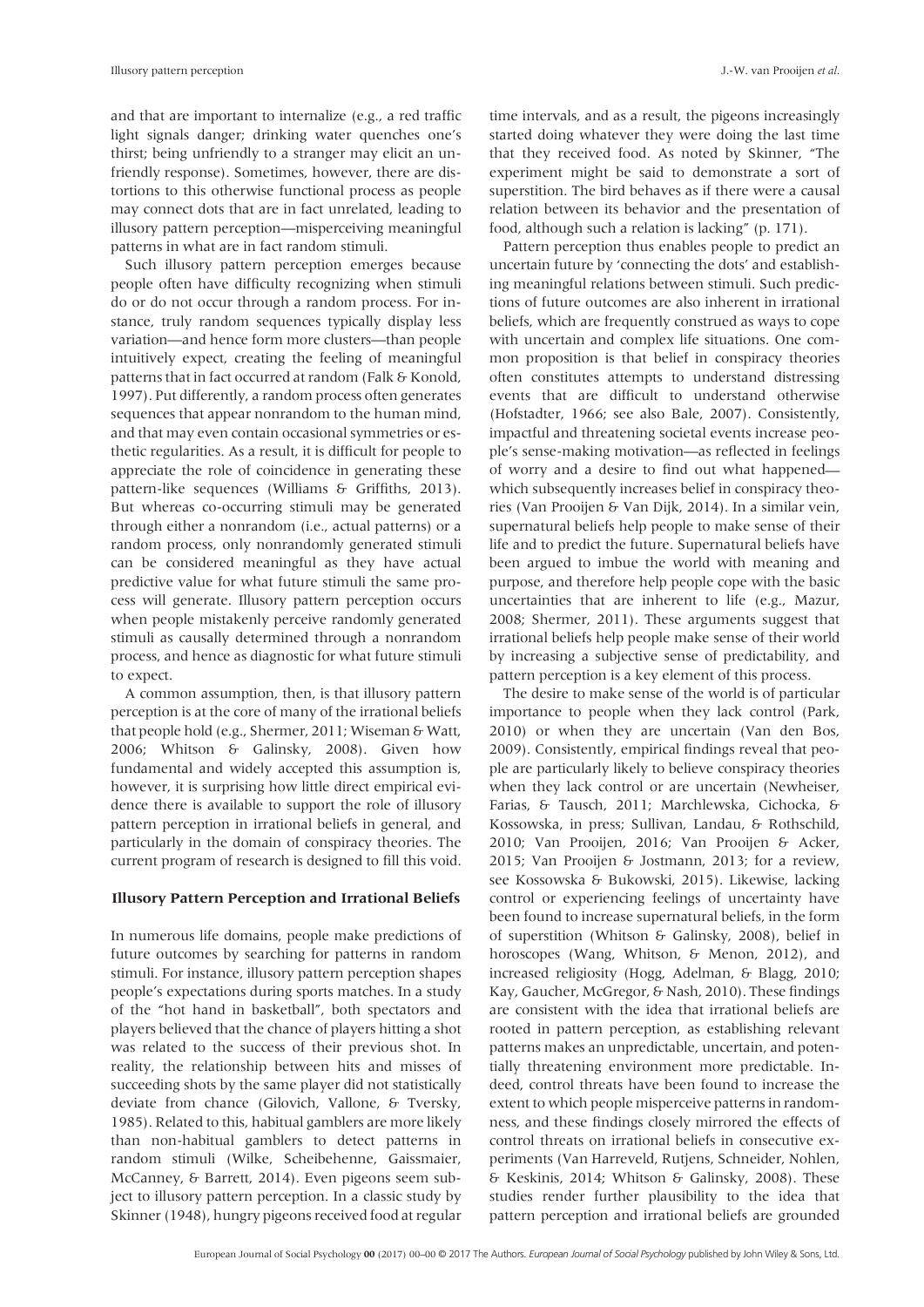in a similar psychological function, namely, to imbue the world with order.

Various complementary lines of research are consistent with the general idea that irrational beliefs are related to a tendency to misperceive patterns in randomness. For instance, conspiracy beliefs are correlated with constructs such as paranormal beliefs (Barron, Morgan, Towell, Altemeyer, & Swami, 2014; Darwin, Neave, & Holmes, 2011; Lobato, Mendoza, Sims, & Chin, 2014; Newheiser et al., 2011; Swami et al., 2011), the tendency to attribute agency and intentionality where it does not exist (Douglas, Sutton, Callan, Dawtry, & Harvey, 2016; Imhoff & Bruder, 2014), and the conjunction fallacy (Brotherton & French, 2014; for illustrations of the relationship of the conjunction fallacy with paranormal belief, see Rogers, Davis, & Fisk, 2009; Rogers, Fisk, & Wiltshire, 2011). Although these studies indicate links between conspiracy theories and a variety of heuristics and cognitive biases, and are therefore suggestive of a link between pattern perception and conspiracy belief, direct evidence is currently lacking. Indeed, one recent study tested the relationship of conspiracy beliefs with people's subjective perception of randomness in binary strings that varied in their actual level of complexity. This study found no relationship between conspiracy beliefs and subjective randomness (Dieguez, Wagner-Egger, & Gauvrit, 2015).

The relationship between illusory pattern perception and supernatural beliefs has been tested more extensively, and results are suggestive for such a relationship. For instance, Valdesolo and Graham (2014) found that supernatural beliefs were associated with agency detection, that is, the belief that events are caused intentionally by purposeful agents. Furthermore, supernatural beliefs correlate with a tendency to misperceive patterns in randomness (e.g., Blackmore & Trościanko, 1985; Bressan, 2002; Brugger, Landis, & Regard, 1990; Dagnall, Parker, & Munley, 2007; Musch & Ehrenberg, 2002; for a review, see Wiseman & Watt, 2006). Also for supernatural beliefs, however, this association does not emerge in all studies (Roberts & Seager, 1999) and under all circumstances (Blagrove, French, & Jones, 2006; Bressan, 2002). In the present research, therefore, our aim was to expand on these insights through a program of research designed to test the assertion that irrational beliefs—both in conspiracies and the supernatural—are empirically connected with a tendency to perceive patterns in randomly generated stimuli.

#### Research Overview

In the present research, we conducted five studies in which we focused on the relationship between irrational beliefs and illusory pattern perception. Consistent with previous approaches, in Study 1 we first tested if conspiracy beliefs and supernatural beliefs are correlated with a tendency to perceive patterns in randomly generated coin toss outcomes (cf. Dagnall et al., 2007). In Study 2, we manipulated whether participants searched for patterns in these coin toss outcomes, and tested whether this predicts irrational beliefs through an increase in pattern perception. In Study 3, we focused on pattern perception in visual stimuli (see also Blackmore & Moore, 1994), and examined whether pattern perception necessarily needs to be illusory to predict irrational beliefs. In Study 4, we manipulated whether participants read a text supporting either paranormal beliefs, conspiracy theories, or skepticism, and we tested whether agreement with these texts predicted pattern perception. Finally, in Study 5, we manipulated people's belief in a specific conspiracy theory (cf. Jolley & Douglas, 2014a, 2014b), and tested if this predicts an increased tendency to perceive patterns in the world, belief in unrelated conspiracy theories, and supernatural beliefs.

#### Study 1

As a first test we developed a measure of pattern perception that was based on a randomly generated string of coin toss outcomes. Specifically, we assessed whether or not participants detected patterns in random coin toss outcomes, and tested the correlations of such pattern perception with irrational beliefs.

#### Method

Participants and design. This study had a crosssectional design, and was run online through the Crowdflower forum—a website for crowdsourcing that closely resembles Amazon's Mechanical Turk. The studies reported in this article were programmed in Qualtrics such that each IP-address could participate only once. A total of 264 US participants completed the study (89 men, 175 women;  $M_{age} = 36.61$  years,  $SD = 12.07$ ). The study took about 15 to 20 minutes to complete, and participants were awarded a small payment (0.75 USD).

Measures. We assessed belief in conspiracy theories with two complementary measures. First, we asked for participants' agreement with a series of well-known conspiracy theories that are frequent topics of discussion on conspiracy websites (e.g., Douglas & Sutton, 2011; Van Prooijen et al., 2015). We specifically asked participants to indicate the degree to which they believed nine statements are true  $(1 = \text{definitely not true}, 5 = \text{definitely}$ true), for instance "The US government deliberately conceals a lot of information from the public", and "The US government had advance knowledge of the 9/11 attacks". These nine items were averaged into a reliable belief in existing conspiracy theories scale ( $\alpha = .87$ ) (full materials, including all scale items, are in the Supporting Materials).

Second, we measured belief in a fictitious (i.e., experimenter-designed) conspiracy theory. This measure complements the existing conspiracy belief measure by soliciting responses that have not been influenced by peers, the Internet, or social media. We assessed an abbreviated (i.e., 9-item) and adapted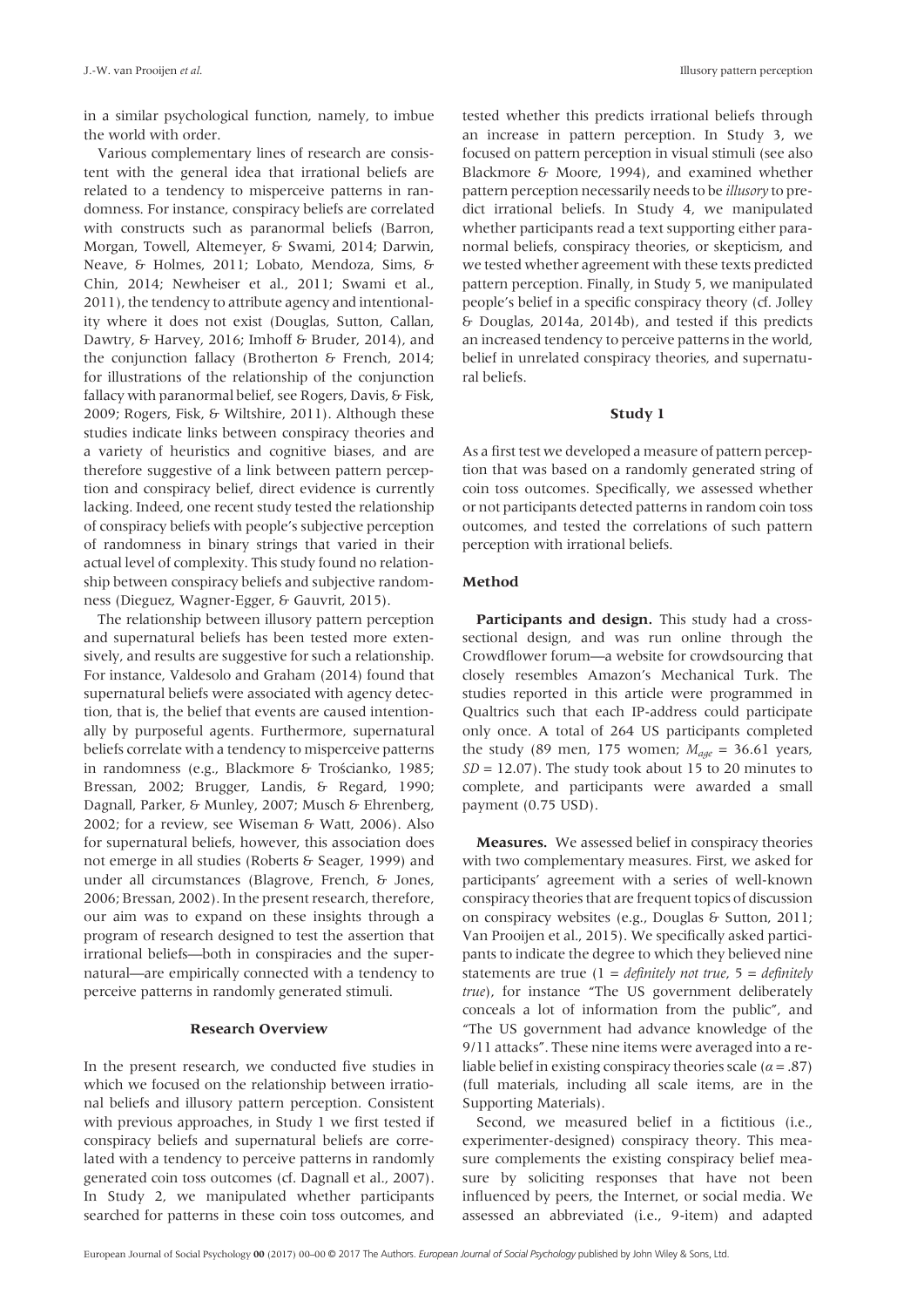|  |  |  | Table 1 Means, Standard Deviations, and Intercorrelations of the Measured Variables -Study 1 |
|--|--|--|----------------------------------------------------------------------------------------------|
|--|--|--|----------------------------------------------------------------------------------------------|

|                                             | М    | SD   |                          |          |                          | Δ |
|---------------------------------------------|------|------|--------------------------|----------|--------------------------|---|
| 1. Belief in existing conspiracy theories   | 2.88 | 0.84 | $\overline{\phantom{a}}$ |          |                          |   |
| 2. Belief in fictitious conspiracy theories | 2.69 | 0.84 | $70***$                  |          |                          |   |
| 3. Supernatural beliefs                     | 2.46 | 0.69 | $47***$                  | $.54***$ | $\overline{\phantom{a}}$ |   |
| 4. Illusory pattern perception              | 2.82 | 1.51 | $37***$                  | $.44***$ | $38***$                  |   |

\*\*\* $p < .001$ .

version of Swami et al.'s (2011) Red Bull conspiracy theory measure. Example items are "Red Bull contains illegal substances that raise the desire for the product", and "The official inventor of Red Bull pays 10 million Euro each year to keep food controllers quiet"  $(1 = def -1)$ nitely not true,  $5 =$  definitely true). These items were averaged into a reliable measure of belief in fictitious conspiracy theories ( $\alpha$  = .92)

To measure supernatural beliefs, participants responded to the validated, 30-item magical ideation scale (Eckblad & Chapman, 1983), which we adapted by asking participants to respond to the items on a scale ranging from 1 (strongly disagree) to 5 (strongly agree). Example items are "I think I could learn to read other people's minds if I wanted to", "Horoscopes are right too often for it to be a coincidence", and "Numbers like 13 and 7 have no special powers" (reverse-coded). Participants' responses to these items were averaged into a reliable supernatural belief scale ( $\alpha$  = .93)

To develop a measure of pattern perception, we used the website<https://www.random.org> to create a random coin toss 100 times, with the only predetermined restriction being 50 Heads and 50 Tails (i.e., the expected distribution in a random process). Then, we subdivided the full sequence into 10 separate sets of 10 consecutive coin tosses. For each set, participants were asked to rate the extent to which they believed the sequence was fully random, or fully determined. Responses were on a scale ranging from 1 (completely random) to 7 (completely determined). Examples of coin sequences were "HTHHTTTTHH" and "HHHTTTTTHH". After the 10th sequence, participants were asked to answer the following question on the same rating scale: "Now, imagine that the above items represent 100 consecutive throws with the same coin. Please again rate how random or determined the outcomes are". Together, the ratings of the 10 sets and the rating of the full sequence formed a reliable 11-item pattern perception scale ( $\alpha = .95$ ).<sup>1</sup> At the end of the study, participants were thanked and debriefed.

#### Results and Discussion

The results are displayed in Table 1. Perceiving patterns in randomly generated coin toss outcomes was significantly correlated with both measures of conspiracy beliefs, and with supernatural beliefs  $(rs > .36)$ ,  $ps < .001$ ). These findings are the first to directly suggest a relationship between belief in conspiracy theories and pattern perception, and conceptually replicate this relationship for supernatural beliefs. Furthermore, these findings suggest that participants indeed displayed substantial variation in the extent to which they detect patterns in the random coin toss outcomes, and hence, we use these coin tosses as the basis for our experimental manipulation in Study 2.

#### Study 2

In Study 2, we utilized the random coin outcome sequences that we tested in Study 1 to manipulate pattern search. In order to guess the next coin outcome following each sequence, participants either were, or were not, instructed to look for patterns in the coin tosses. As the cognitive process of pattern perception tends to occur particularly when people predict uncertain outcomes (Gilovich et al., 1985; Wilke et al., 2014), we reasoned that intuitively searching for patterns in random sequences as a means to guess the next coin toss would increase the likelihood of people perceiving patterns in the coin toss sequences. We therefore predicted that searching for patterns in random sequences would increase irrational beliefs through an increase in pattern perception.

#### Method

Participants and design. The study had a design with two conditions (intuitive pattern search: high vs. low), and was run online through the Crowdflower forum on a US sample. A total of 223 people participated (72 men, 103 women, 48 not indicated;  $M<sub>age</sub> = 36.01$  years,  $SD = 11.88$ ). The study took about 15 to 20 minutes, and participants were rewarded with a small payment (0.75 USD).

**Procedure.** The study was presented as consisting of two parts. In the first part, participants were asked to play a "coin tossing game". They saw the outcomes of 10 sequences of 10 coin tosses—these sequences were identical to those used in the pattern perception

<sup>&</sup>lt;sup>1</sup>Consistent with the notion that it is often hard to distinguish random sequences from sequences that truly emerged through a nonrandom process (Williams & Griffiths, 2013), our first string presented to participants emerged by chance as symmetrical (HTHHHHHHTH). We therefore also analyzed the correlations of our final item—asking whether the full string of 100 coin tosses was random—with irrational beliefs. Results further supported the hypothesis that our three measures of irrational beliefs are correlated with a tendency to perceive patterns in random coin toss outcomes  $(.23 < rs < .33, ps < .001)$ .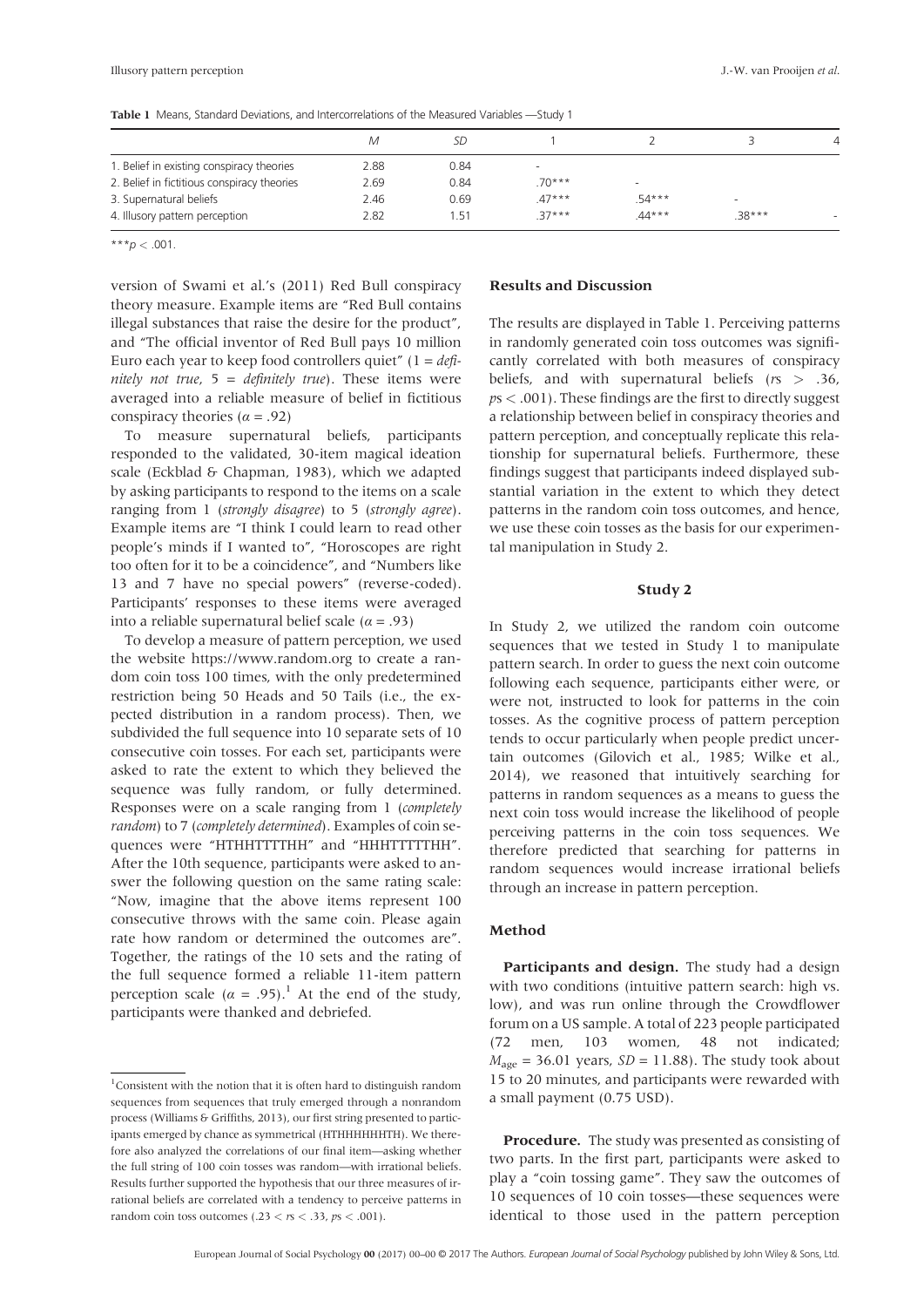measure of Study 1. The first of these sequences was presented as an example; the "real" coin tossing game consisted of the remaining nine sequences.

For each sequence, participants' task was to guess what the next coin outcome would be (Heads or Tails). Within this context, we manipulated intuitive pattern search. In the high pattern search condition, participants received the following instruction before starting the game: "Try to see if you can find a pattern in each sequence. Do NOT try to calculate this—use your intuition. Ask yourself: 'Do I see a pattern here—and based on that, what next coin outcome would make most sense?'" In the low pattern search condition, participants received the following instruction: "These are random sequences, generated by the website [random.org](http://random.org). In a particular sequence there may be more Heads or Tails; this is to be expected when a sequence is random. Each coin toss is independent and has an exact probability of 50% of being a Head or a Tail." After completing the game, we assessed participants' pattern perception with the following item: "To what extent were the coin flip sequences random, or showed a pattern?"  $(1 = they$ were totally random,  $7 =$  they totally showed a pattern). Furthermore, we assessed participants' current mood on a slider ranging from 1 (very negative) to 100 (very positive) as a filler task and also as a means to test whether the effects of the intuitive pattern search manipulation are attributable to mood effects.

Participants then started the second part of the study, in which they responded to a series of statements. Here, we measured belief in existing conspiracy theories  $(\alpha = .84)$ , belief in fictitious conspiracy theories  $(\alpha = .86)$ , and supernatural beliefs  $(\alpha = .94)$  with the same scales as in Study 1. Upon completion of the questionnaire, participants were thanked and debriefed.

#### Results and Discussion

Means, standard deviations, and intercorrelations of the study variables are reported in Table 2.

Pattern perception. An ANOVA on the pattern perception measure revealed a significant effect of the intuitive pattern search manipulation,  $F(1,$ 179) = 8.26, *p* = .005; η<sup>2</sup> = .04. Participants in the high pattern search condition detected clearer patterns in the random sequences ( $M = 4.03$ ,  $SD = 1.64$ ) than participants in the low pattern search condition

 $(M = 3.32, SD = 1.71)$ . These findings indicate that the manipulation successfully influenced the extent to which participants perceived patterns in the coin toss sequences.

Irrational beliefs. A MANOVA on the three dependent variables yielded no significant multivariate or univariate effects, all  $Fs < 1$ . Contrary to predictions, the intuitive pattern search manipulation did not exert a direct effect on the dependent variables.

As noted above, however, the manipulation did influence the extent to which participants perceived patterns in the coin toss outcomes. Furthermore, consistent with Study 1, we found that the pattern perception measure was significantly correlated with belief in existing conspiracy theories ( $r = .23$ ,  $p = .002$ ), belief in fictitious conspiracy theories ( $r = .29$ ,  $p < .001$ ), and magical ideation ( $r = .32$ ,  $p < .001$ ). Given that we predicted the manipulation to influence irrational beliefs because of its effects on people's tendency to see patterns in the sequences, we tested the indirect effect of the intuitive pattern search manipulation (effect-coded: 1 high pattern search,  $-1$  low pattern search) on irrational beliefs through pattern perception. As indicated by the fact that 0 was not in the 95% confidence interval, bootstrapping analyses (5000 samples) utilizing the "MEDIATE" macro by Hayes and Preacher (2014) revealed a significant indirect effect on all three dependent variables: for belief in existing conspiracy theories,  $(B = 0.04,$  $SE = 0.02$ ) CI<sub>95%</sub>[0.01; 0.09], for belief in fictitious conspiracy theories ( $B = 0.05$ ,  $SE = 0.02$ ) CI<sub>95%</sub>[0.02; 0.11], and for supernatural beliefs ( $B = 0.05$ ,  $SE = 0.02$ )  $CI<sub>95%</sub>[0.01; 0.10]$ . These findings suggest that whereas the intuitive pattern search manipulation did not exert a direct effect on irrational beliefs, it did exert an indirect effect on all three dependent variables through pattern perception.

Although the lack of a direct effect precludes conclusions about causality, the findings of the present study suggest that intuitively searching for patterns in the coin toss sequences increases pattern perception, which in turn predicts irrational beliefs. As such, the indirect effect that we observed in Study 2 further supports a role for pattern perception in belief in conspiracy theories and supernatural beliefs.

Mood. The intuitive pattern search manipulation did not influence participants' mood,  $F < 1$ . Hence, the

Table 2 Means, Standard Deviations, and Intercorrelations of the Measured Variables —Study 2

| M     | SD    |                          |         |                          | 4      |  |
|-------|-------|--------------------------|---------|--------------------------|--------|--|
| 2.84  | 0.77  | $\overline{\phantom{0}}$ |         |                          |        |  |
| 2.70  | 0.74  | $.60***$                 |         |                          |        |  |
| 2.24  | 0.70  | $49***$                  | $52***$ | $\overline{\phantom{0}}$ |        |  |
| 3.67  | 1.71  | $73**$                   | $79***$ | $.32***$                 | -      |  |
| 68.83 | 18.59 | .07                      | .14     | .00                      | $20**$ |  |
|       |       |                          |         |                          |        |  |

\*\* $p < .01;$ \*\*\* $p < .001$ .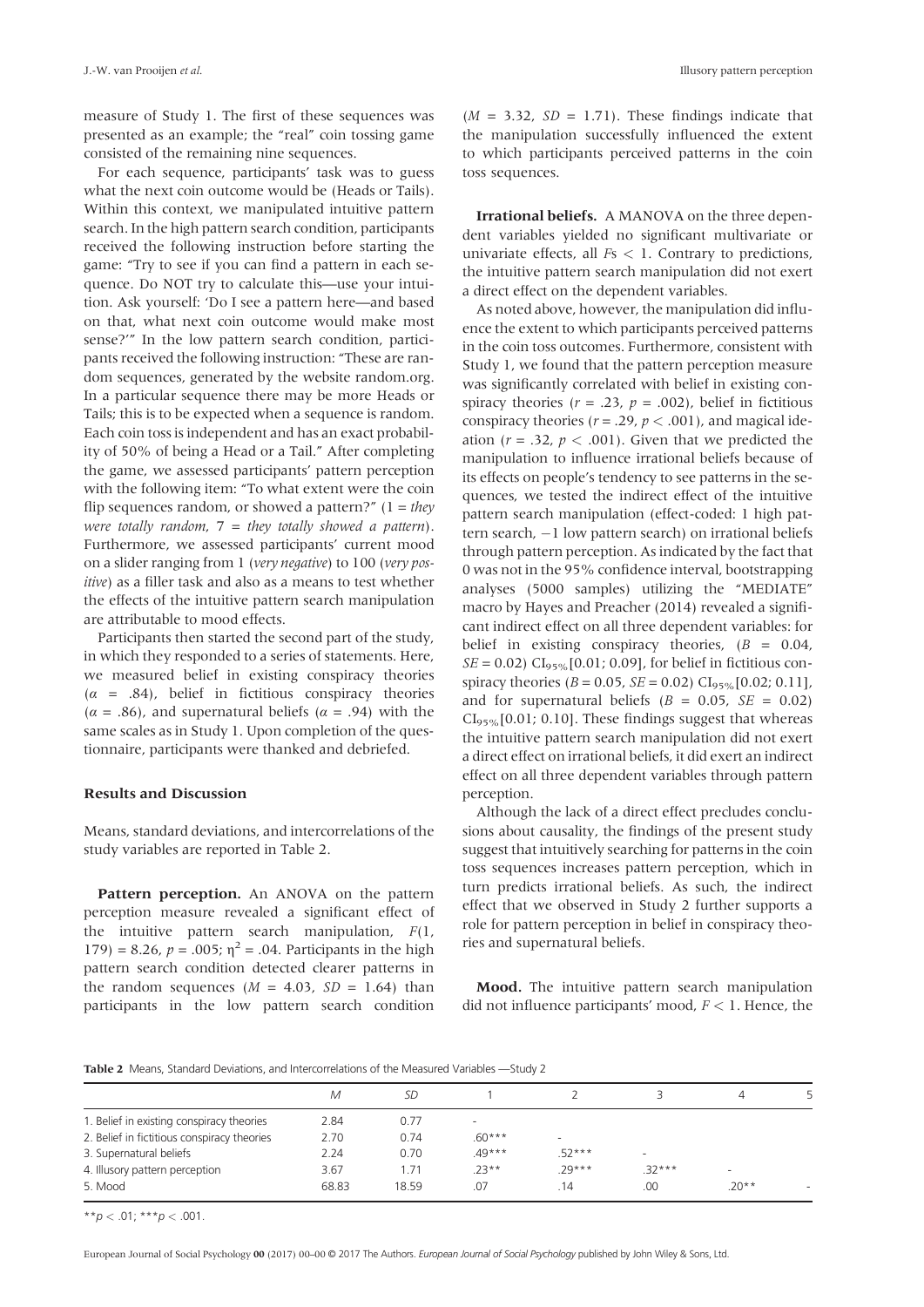results relating to irrational beliefs are not attributable to variations in participants' mood.

#### Study 3

Studies 1 and 2 are consistent with the theoretical notion that pattern perception is a central aspect of irrational beliefs. These findings are restricted, however, by the fact that all coin toss sequences were random, and there was no base-rate comparison with nonrandom sequences. Moreover, it has been noted that randomly generated binary sequences are often difficult to distinguish from sequences that were truly determined (Williams & Griffiths, 2013). As such, there are two interpretations possible for these findings. The first interpretation is that pattern perception in general predicts irrational beliefs. Specifically, irrational beliefs may be associated with a generalized tendency to detect patterns, rendering strong believers more likely to perceive both illusory and real patterns. The implication of this is that clearer perception of patterns predicts irrational beliefs regardless of whether these patterns are real or illusory. A second interpretation, however, is that pattern perception necessarily needs to be illusory to predict irrational beliefs. According to this interpretation, it is specifically perception of patterns in random or chaotic stimuli that predict irrational beliefs—not perception of real patterns.

In Study 3 we examined these competing interpretations by focusing on visual stimuli, that is, modern art paintings. In particular, some of our participants evaluated modern art paintings that arguably contain patterns by displaying a meaningfully ordered structure. Other participants evaluated paintings that were highly chaotic and arguably do not contain patterns, as the paint strokes on canvas appear largely random. These latter paintings allow for illusory pattern perception, as some people may start perceiving nonrandom figures in the paint strokes. Assuming that participants see patterns more clearly in the structured than in the chaotic paintings, the two competing interpretations render the following possibilities. If general pattern perception (i.e., regardless of whether they are real or illusory patterns) predicts irrational beliefs, then such beliefs should increase to the extent that people perceive patterns more clearly. Alternatively, if illusory pattern perception predicts irrational beliefs, then only perceiving patterns in chaotic paintings should be associated with such beliefs, not detecting the existing patterns in the structured paintings.

#### Method

Participants and Design. We tested our line of reasoning in a design with two conditions (Modern art paintings: structured paintings vs. unstructured paintings). The study was run online through Crowdflower, on a US sample. A total of 214 participants completed the study (87 men, 118 women, 9 not indicated;  $M<sub>age</sub> = 35.00 years, SD = 11.43$ . Again, the study lasted

15 to 20 minutes, and participants received a small payment (0.75 USD).

**Procedure.** The study was introduced as consisting of two parts. The first part was about "evaluating modern art paintings". Participants were informed that they would evaluate a total of nine modern art paintings, all by the same artist. We then manipulated whether participants saw structured or chaotic modern art paintings. In the structured paintings condition, participants were informed that they would see paintings by an artist that is "well-known for his regular design and alignment of figures", and subsequently evaluated nine paintings by the Hungarian Artist Victor Vasarely (the name of the painter was not disclosed to participants in either condition). We anticipated that most participants would see clear patterns in these relatively structured paintings. In the unstructured paintings condition, participants were informed that they would see paintings by an artist that is "well known for his random brush strokes and irregular figures", and subsequently evaluated nine paintings by the US artist Jackson Pollock. We anticipated that most participants would not see clear patterns in these relatively chaotic paintings (see the Supporting Materials for the Vasarely and Pollock paintings that were presented to participants). $<sup>2</sup>$ </sup>

In both conditions, we asked three questions after each painting. The first two questions were designed to disguise the true purpose of the research from participants, and as possible control variables in the analyses: "How ugly or beautiful do you find this painting?"  $(1 = very ugly, 7 = very beautiful)$ , and "How familiar are you with this painting?" (1 = never seen before, 7 = very familiar). The third question was "To what extent do you see a pattern in this painting? (If you only see random strokes of paint, answer "1"; if you clearly see a pattern, answer "7")" (1 = not at all, 7 = very much). These ratings were averaged into reliable 9-item scales of beauty  $(\alpha = .92)$ , familiarity  $(\alpha = .97)$ , and pattern perception  $(\alpha = .97)$ . After evaluating all the paintings, we asked participants to indicate their current mood on a slider ranging from 1 (very negative) to 100 (very positive).

Then, participants started the second part of the study, which was about "personal beliefs". In this part of the study, we again measured belief in existing conspiracy theories ( $\alpha$  = .84), belief in fictitious conspiracy theories  $(\alpha = .90)$ , and supernatural beliefs  $(\alpha = .93)$  with the same scales as in the previous studies. At the end of the study, participants were thanked and debriefed.

<sup>&</sup>lt;sup>2</sup>Art specialists may differ in opinion on the question if, and to what extent, Pollock's paintings actually are "random" or "chaotic". More relevant for the present research, however, is how participants subjectively perceived these paintings. As reported in the Results section, the means on the pattern perception measure reveal that participants on average saw little structure in these paintings, as intended.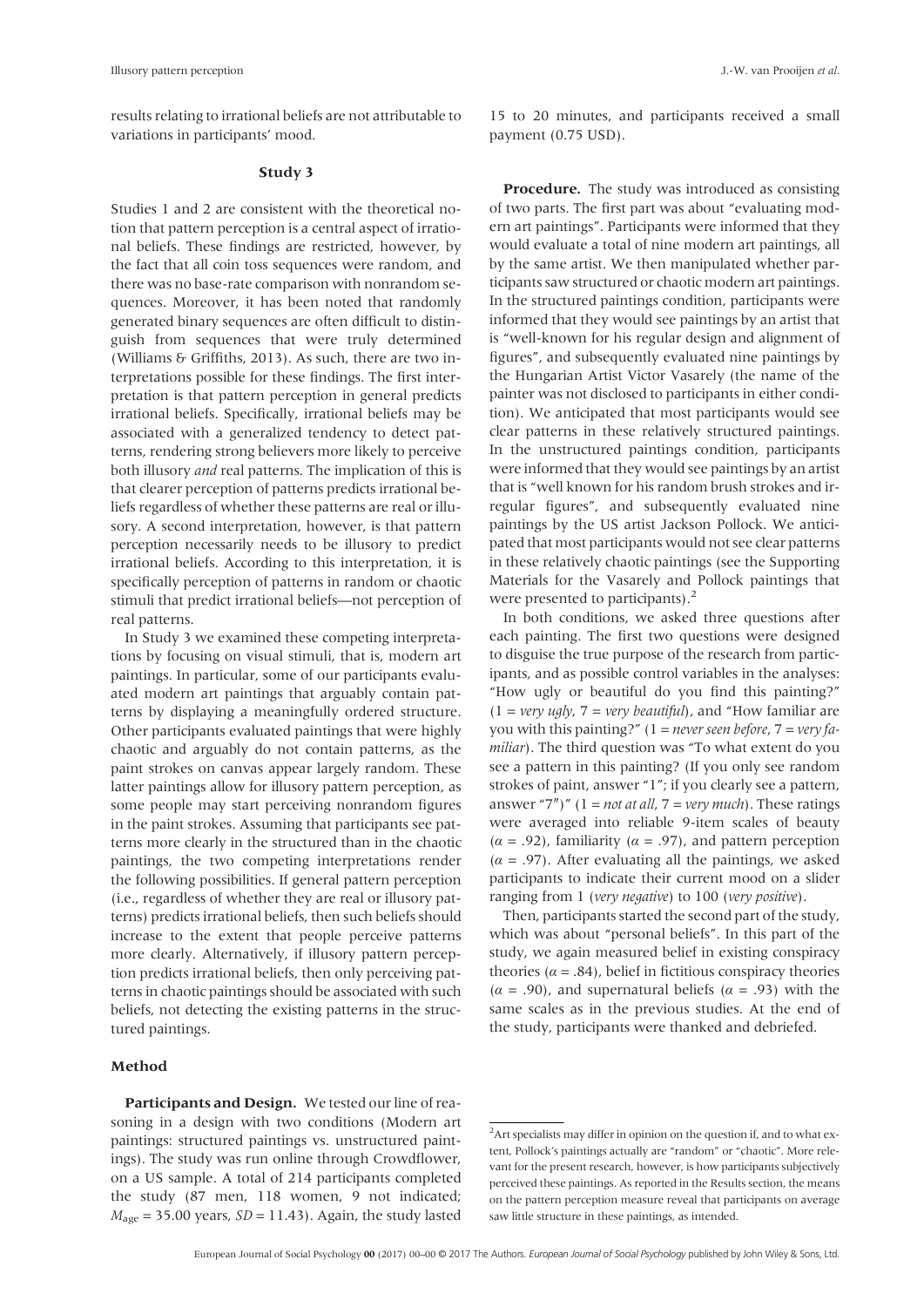Table 3 Means, Standard Deviations, and Intercorrelations of the Measured Variables -- Study 3

|                                             | M     | SD    |                          |                          |                          | 4                        | 5                        | 6                        |  |
|---------------------------------------------|-------|-------|--------------------------|--------------------------|--------------------------|--------------------------|--------------------------|--------------------------|--|
| 1. Belief in existing conspiracy theories   | 2.81  | 0.75  | $\overline{\phantom{0}}$ |                          |                          |                          |                          |                          |  |
| 2. Belief in fictitious conspiracy theories | 2.66  | 0.75  | $.55***$                 | $\overline{\phantom{a}}$ |                          |                          |                          |                          |  |
| 3. Supernatural beliefs                     | 2.12  | 0.68  | $.50***$                 | $.49***$                 | $\overline{\phantom{0}}$ |                          |                          |                          |  |
| 4. Pattern perception                       | 4.28  | 1.99  | $-.01$                   | .07                      | $-.08$                   | $\overline{\phantom{a}}$ |                          |                          |  |
| 5. Perceived beauty                         | 3.84  | 1.30  | .11                      | $.16*$                   | $.19**$                  | $.49***$                 | $\overline{\phantom{a}}$ |                          |  |
| 6. Perceived familiarity                    | 1.64  | 1.21  | $.38***$                 | $.32***$                 | $.56***$                 | .11                      | .33                      | $\overline{\phantom{0}}$ |  |
| 7. Mood                                     | 72.93 | 17.91 | .03                      | .11                      | .00                      | $.15*$                   | $.32***$                 | .02                      |  |

 $**p* < .05; ***p* < .01; ***p* < .001.$ 

#### Results and Discussion

The Means, standard deviations, and intercorrelations of the study variables are displayed in Table 3.

Pattern perception. An ANOVA on the pattern perception measure revealed a significant effect of the modern art paintings manipulation,  $F(1, 204) = 311.23$ ,  $p < .001$ ;  $\eta^2 = .60$ . Participants clearly saw patterns in the structured Vasarely paintings ( $M = 5.82$ ,  $SD = 1.08$ ), but they did not clearly see patterns in the unstructured Pollock paintings ( $M = 2.74$ ,  $SD = 1.40$ ), as intended with this manipulation.

General pattern perception as predictor of irrational beliefs. The first possible explanation for the previous findings is that perception of patterns in general—regardless if they are real or illusory—predicts stronger irrational beliefs. If this were true, one would expect that evaluating the structured Vasarely paintings, in which most people detect patterns, would increase these beliefs as compared to evaluating the unstructured Pollock paintings, which most people consider to be relatively chaotic and devoid of patterns.

A MANOVA on the dependent variables revealed a significant multivariate effect of the manipulation,  $F(3)$ , 201) = 2.64,  $p = .050$ ;  $\eta^2 = .04$ . The univariate effect was significant for belief in existing conspiracy theories,  $F(1, 203) = 6.84$ ,  $p = .010$ ,  $\eta^2 = .03$ , and for supernatural beliefs,  $F(1, 203) = 3.89$ ,  $p = .050$ ;  $\eta^2 = .02$ , but not for belief in fictitious conspiracy theories,  $F(1, 203) = 1.15$ ,  $p = .284$ . Contrary to the idea that general pattern perception increases these beliefs, however, participants believed existing conspiracy theories more strongly  $(M = 2.95, SD = 0.79)$ , and reported stronger supernatural beliefs ( $M = 2.22$ ,  $SD = 0.67$ ) after evaluating the unstructured Pollock paintings than after evaluating the structured Vasarely paintings (for belief in existing conspiracy theories,  $M = 2.67$ ,  $SD = 0.70$ ; for supernatural beliefs,  $M = 2.03$ ,  $SD = 0.68$ ). Thus, the manipulation exerted an effect that was *opposite* to the idea that irrational beliefs are grounded in general pattern perception (i.e., including perception of truly existing patterns). Instead, these findings are consistent with previous findings that ambiguous stimuli increase conspiracy beliefs (Van Harreveld et al., 2014).

Furthermore, in the overall sample the pattern perception measure was uncorrelated with belief in existing conspiracy theories ( $r = -.01$ ,  $p = .92$ ), with belief in fictitious conspiracy theories ( $r = .07$ ,  $p = .33$ ), and with magical ideation ( $r = -.08$ ,  $p = .28$ ), revealing no evidence for a mediational role of pattern perception in general. Taken together, these findings do not support the idea that pattern perception predicts irrational beliefs regardless of whether the patterns are illusory, or widely detected by others.

Illusory pattern perception as predictor of irrational beliefs. We then tested the second possible explanation for the previous findings, which is that only illusory pattern perception predicts irrational beliefs. If this were true, then one would expect that only perceiving patterns in the unstructured, chaotic Pollock paintings predicts irrational beliefs—and not recognizing the widely detected patterns in the structured Vasarely paintings. To test this line of reasoning, we computed the correlations of pattern perception with both measures of conspiracy beliefs and supernatural beliefs within each modern art painting condition separately.<sup>3</sup>

Consistent with the idea that irrational beliefs are driven by illusory pattern perception only, perceiving patterns in the unstructured Pollock paintings significantly predicted belief in existing conspiracy theories  $(r = .36, p < .001)$ , belief in fictitious conspiracy theories  $(r = .31, p = .002)$ , and supernatural beliefs  $(r = .32,$  $p = .001$ ). Recognizing patterns in the highly structured Vasarely paintings, however, was unrelated to belief in existing conspiracy theories ( $r = .00$ ,  $p = .98$ ) and belief in fictitious conspiracy theories ( $r = .03$ ,  $p = .77$ ), and *negatively* predicted supernatural beliefs ( $r = -.31$ ,  $p = .002$ ). These correlations differed significantly

<sup>&</sup>lt;sup>3</sup>We decided not to base our conclusions on the interaction term between the modern art painting manipulation and the continuous pattern perception measure, given the strong direct effect of the manipulation on pattern perception. Nevertheless, it is noteworthy that this interaction term was highly significant for belief in existing conspiracy theories ( $\beta = -.17$ ,  $p = .017$ ) and magical ideation ( $\beta = -.32$ ,  $p < .001$ ), and marginally significant for belief in fictitious conspiracy theories ( $\beta = -.14$ ,  $p = .057$ ).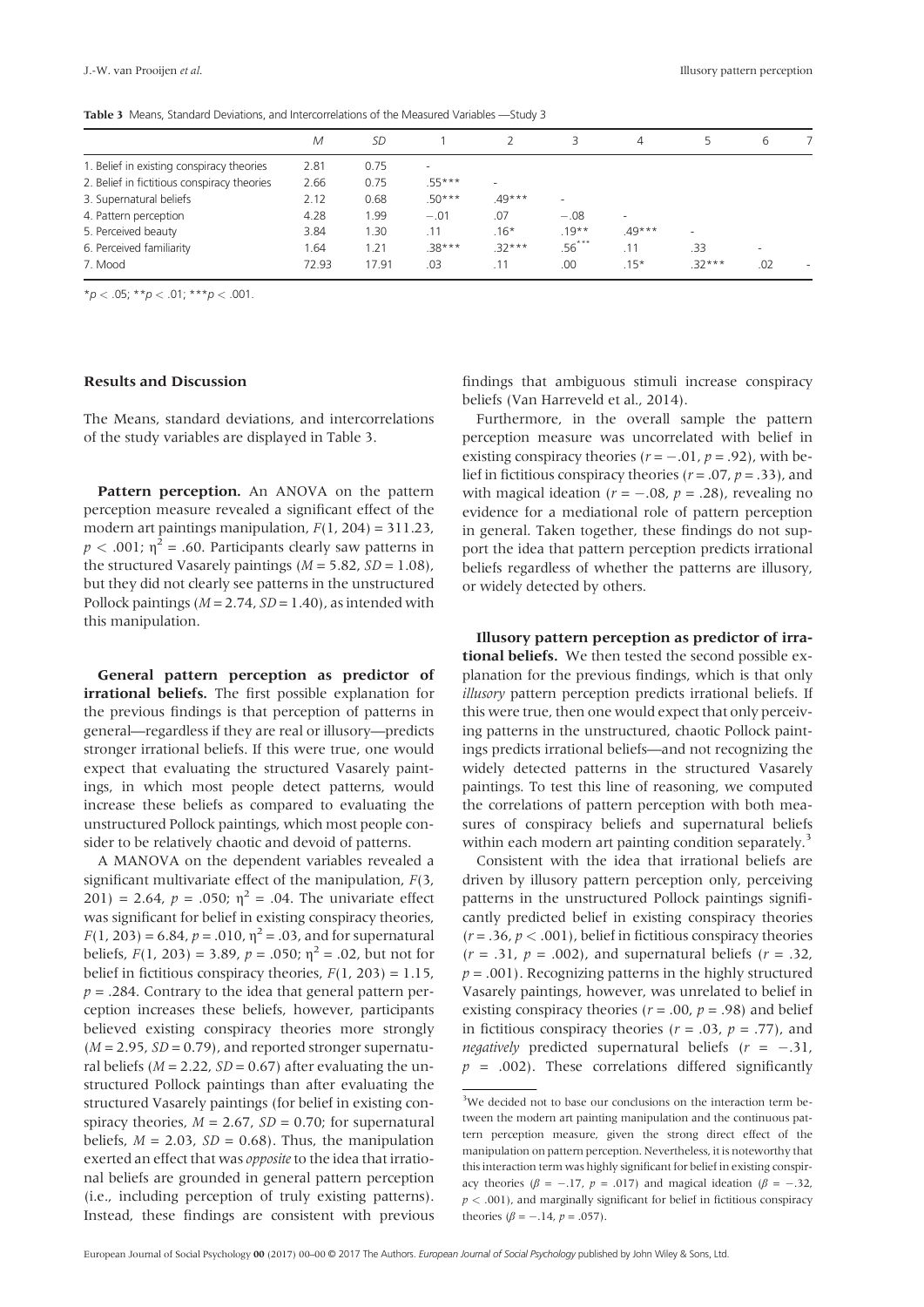between conditions, as indicated by Fisher r-to-z tests (for belief in existing conspiracy theories,  $z = 2.64$ ,  $p = .008$ ; for belief in fictitious conspiracy theories,  $z = 2.03$ ,  $p = .042$ ; for supernatural beliefs,  $z = 4.59$ ,  $p < .001$ ).

These findings suggest that only perceiving patterns in random or chaotic stimuli (i.e., illusory pattern perception) predicts irrational beliefs, and not recognizing patterns in structured stimuli. Belief in conspiracy theories was unrelated to perception of these existing patterns, and supernatural beliefs even predicted a decreased capacity to recognize existing patterns.

Perceived beauty. An ANOVA on perceived beauty revealed a significant effect of the modern art painting manipulation,  $F(1, 204) = 10.83$ ,  $p = .001$ ;  $\eta^2 = .05$ . Participants found the structured paintings by Vasarely more beautiful ( $M = 4.13$ ,  $SD = 1.16$ ) than the unstructured paintings by Pollock  $(M = 3.55, SD = 1.38)$ . Controlling for perceived beauty in the main analyses of the dependent variables did not change any of the reported effects, however.

Perceived familiarity. An ANOVA on perceived familiarity did not reveal a significant effect of the manipulation,  $F < 1$ . Average ratings on familiarity were very low on the scale ( $M = 1.64$ ,  $SD = 1.21$ ), suggesting that participants were not familiar with the paintings. Intriguingly, ratings of familiarity were strongly correlated with irrational beliefs (see Table 3), suggesting that such beliefs may be grounded in a general tendency to overestimate one's knowledge—a possibility that future research may explore further.

Mood. An ANOVA revealed no significant effect of the modern art painting manipulation on participants' mood,  $F < 1$  ( $M = 72.93$ ,  $SD = 17.91$ ). Effects of the manipulation can thus not be attributed to participants' mood.

#### Study 4

Studies 2 and 3 manipulated pattern perception and measured irrational beliefs as dependent measures. The results of these two studies were consistent with the correlational findings from Study 1. In Study 4, we aimed to find further support for this relationship by treating pattern perception as the dependent measure. Specifically, we manipulated whether participants read a short text written by a paranormal believer, a conspiracy theorist, or a skeptic, with various indicators of pattern perception as dependent measures. We specifically tested whether participants' agreement with the paranormal and conspiracy texts, but not their agreement with the skeptic text, predicted their tendency to perceive patterns. The study measured three indicators of pattern perception, including the coin toss measure (Study 1) and the extent to which participants detected patterns in Jackson Pollock's paintings (Study 3). As a third indicator we also assessed the extent to which

participants perceive patterns in world events, that is, participants' belief that many events in the world cooccur not through coincidence but through a nonrandom process.

#### Method

Participants and design. The study had three conditions (paranormal belief; conspiracy belief; skeptic). We recruited a total of 455 US participants online at the Crowdflower forum, of whom 401 participants completed the study (171 men, 228 women, 2 not indicated;  $M_{\text{age}} = 35.93$ ,  $SD = 12.28$ ). The study lasted about 15 minutes, and participants received a small payment (0.75 USD).

Procedure. Participants first read a short excerpt that had ostensibly been taken from someone's Internet blog. We manipulated whether the writer of the blog believed paranormal phenomena, conspiracy theories, or whether the writer was skeptical about these issues. For instance, in the paranormal condition, the blog started: "I believe that there are hidden forces of nature that people do not understand yet, and that determine many important events in life. . .". In the conspiracy condition, the blog started: "I believe that there are hidden organizations that influence citizens' lives in ways that people do not understand, and that explain many events that occur in society. . .". In the skeptic condition, the blog started: "I do not believe in mysterious natural forces or secret organizations. Although we may not always know everything, by and large people have a good sense of how the world works. . ." (full texts in the Supporting Materials). After the blog, we asked whether participants agreed with the writer  $(1 = Not at$  $all, 7 = Very much$ ), after which participants were asked to describe a situation where hidden forces of nature seemed at work (supernatural condition), a conspiracy seemed at work (conspiracy condition), or events emerged coincidentally (skeptic condition) to reinforce the manipulation. We also assessed participants' mood on a slider (1 = Very negative,  $100 = V$ ery positive).

As dependent measures we assessed three indicators of pattern perception. First, we assessed the extent to which participants perceive patterns in world events  $(1 = \text{Strongly disagree}, 7 = \text{Strongly agree}):$  "Societal events" that seem unrelated frequently are in fact related", "Many things that happen in the world are no coincidence", and "There is a grain of truth in the saying that the wings of a butterfly can cause a hurricane elsewhere". We averaged these items into an indicator of pattern perception for world events ( $\alpha$  = .68). Furthermore, we assessed the extent to which participants saw patterns in the Jackson Pollock paintings used in Study 3, and averaged participants' responses into a reliable scale (patterns in paintings;  $\alpha = .92$ ). Finally, we assessed the same coin toss measure as in Study 1 (patterns in coin tosses;  $\alpha$  = .90). After this, participants were thanked and debriefed.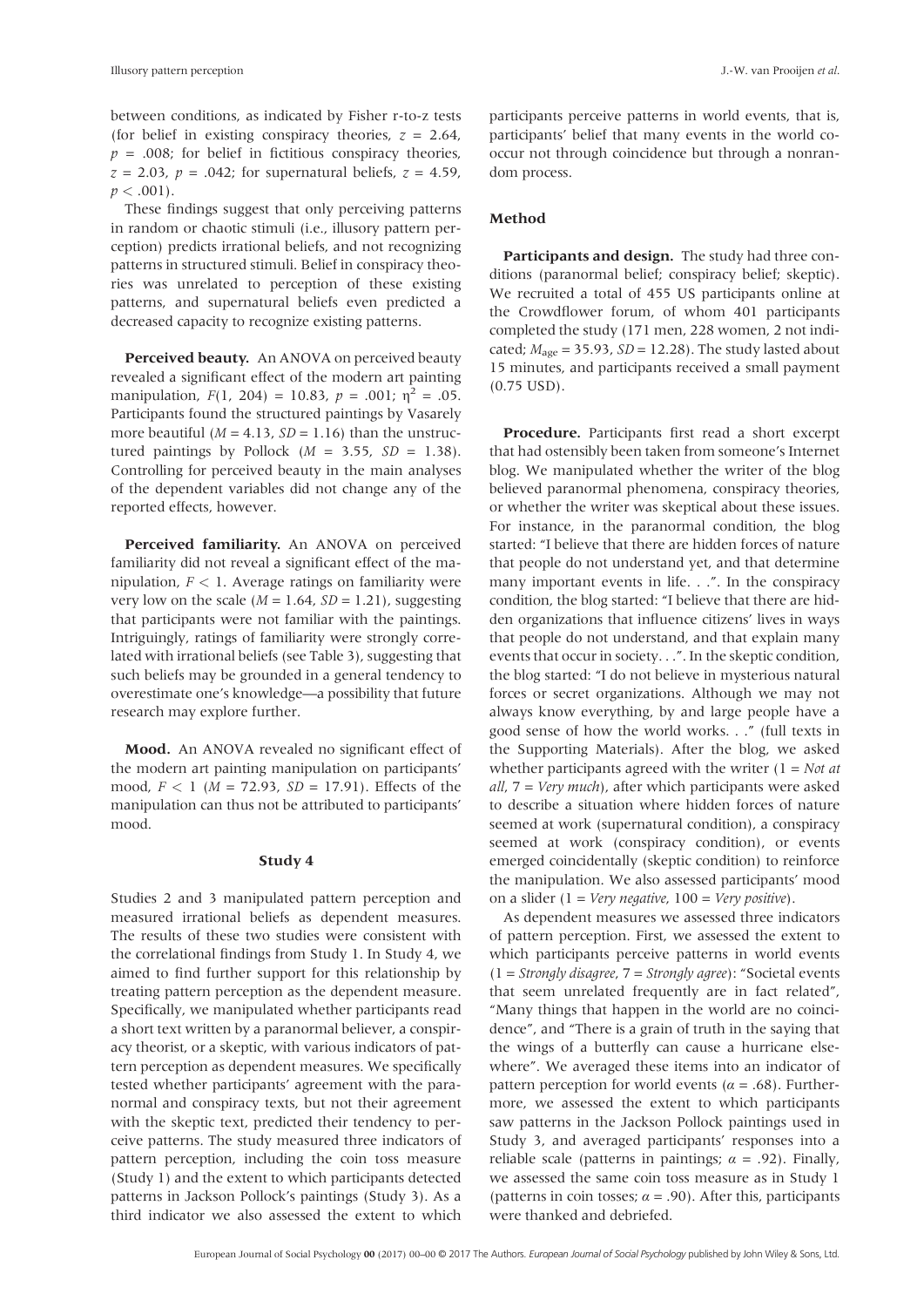#### Results and Discussion

The means, standard deviations, and intercorrelations of the measured variables are displayed in Table 4. We analyzed the results with hierarchical regression analyses. First, we coded the conditions as two orthogonal contrasts designed to test our line of reasoning (Paranormal vs. Conspiracy vs. Skeptic, Contrast  $1:-1$  -1 2; Contrast 2: 1–1 0). Furthermore, we mean-centered the measure of participants' agreement with the writer. We entered the two contrasts and participants' agreement with the writer in Step 1. We then added the interactions of the two contrasts with agreement in Step 2. Degrees of freedom deviated from the total sample due to attrition during the study.

Pattern perception. The regression results are displayed in Table 5. Step 1 was significant for all three indicators of pattern perception: patterns in life,  $(R<sup>2</sup> = .12) F(3, 406) = 18.60, p < .001$ ; patterns in paintings,  $(R^2 = .03) F(3, 402) = 4.64$ ,  $p = .003$ ; patterns in coin tosses,  $(R^2 = .04)$   $F(3, 398) = 5.22$ ,  $p = .002$ . The main effect of agreement was significant for all three pattern perception indicators. More importantly, we also found a significant main effect of the first contrast —comparing the paranormal and conspiracy conditions vs. the skeptic condition—on two out of three pattern perception indicators (Patterns in life and patterns in coin tosses; see Table 5). Participants perceived more patterns in life in the paranormal ( $M = 4.38$ ,  $SD = 1.22$ ) and conspiracy ( $M = 4.31$ ,  $SD = 1.30$ ) conditions than in the skeptic condition ( $M = 4.24$ ,  $SD = 1.13$ ). Likewise, participants perceived more patterns in coin tosses in the paranormal ( $M = 2.62$ ,  $SD = 1.24$ ) and conspiracy  $(M = 2.74, SD = 1.20)$  conditions than in the skeptic condition ( $M = 2.48$ ,  $SD = 1.29$ ). The second contrast—comparing the paranormal vs. conspiracy conditions—was nonsignificant for all pattern perception measures. These findings suggest that only reading about paranormal or conspiracy beliefs is sufficient to cause a slight increase in pattern perception.

More importantly, Step 2 was significant for patterns in life  $(\Delta R^2 = .10)$   $F(2, 404) = 26.87$ ,  $p < .001$ , and for patterns in coin tosses ( $\Delta R^2 = .07$ )  $F(2, 396) = 16.45$ ,  $p < .001$ , and it was marginal for patterns in paintings  $(\Delta R^2 = .01) F(2, 400) = 2.59$ ,  $p = .076$ . Likewise, the crucial contrast 1 x agreement interaction was highly significant for patterns in life and patterns in coin tosses, and marginal for patterns in paintings (see Table 5). The contrast 2 x agreement interaction was nonsignificant for patterns in life and patterns in paintings, and marginal for patterns in coin tosses.

We then examined the contrast 1 x agreement interaction by calculating the correlations of agreement with the pattern perception measures within each condition. Agreement with the paranormal blog correlated positively with pattern perception (patterns in life,  $r = .59$ ,  $p < .001$ ; patterns in paintings,  $r = .31$ ,  $p < .001$ ; patterns in coin tosses,  $r = .24$ ,  $p = .006$ ), as did agreement with the conspiracy theory blog (patterns in life,  $r = .52$ ,  $p < .001$ ; patterns in paintings,  $r = .16$ ,  $p = .070$ ; patterns in coin tosses,  $r = .48$ ,  $p < .001$ ). Agreement with the skeptic blog, however, correlated negatively with patterns in life  $(r = -.16, p = .065)$  and patterns in coin tosses,  $(r = -.21, p = .014)$  and did not correlate with patterns in paintings ( $r = .05$ ,  $p = .60$ ). The relationships of agreement with the pattern perception measures in the three conditions are displayed graphically in Figures 1a–1c. These findings indicate that agreeing with paranormal beliefs and conspiracy theories, but not agreeing with a skeptic, predicts pattern perception.

Mood. In our analysis of the mood measure, Step 1 was significant,  $(R^2 = .02)$   $F(3, 404) = 3.05$ ,  $p = .028$ .

Table 4 Means, Standard Deviations, and Intercorrelations of the Measured Variables – Study 4

|                            | M     | SD    |          |                          |                          | 4                        |                          |
|----------------------------|-------|-------|----------|--------------------------|--------------------------|--------------------------|--------------------------|
| 1. Patterns in life        | 4.32  | 1.22  | ۰        |                          |                          |                          |                          |
| 2. Patterns in paintings   | 2.93  | 1.42  | $.16***$ | $\overline{\phantom{a}}$ |                          |                          |                          |
| 3. Patterns in coin tosses | 2.61  | 1.24  | $.15***$ | $.33***$                 | $\overline{\phantom{a}}$ |                          |                          |
| 4. Agreement               | 3.39  | 1.18  | $.33***$ | $.18***$                 | $.15***$                 | $\overline{\phantom{a}}$ |                          |
| 5. Mood                    | 65.58 | 21.43 | $.19***$ | .02                      | $-.07$                   | $.11*$                   | $\overline{\phantom{a}}$ |

 $*p < .05; **p < .01; **p < .001.$ 

#### Table 5 Results of Hierarchical Regression Analyses - Study 4

|                        | Patterns in life |            | Patterns in paintings |                      | Patterns in coin tosses |                      |  |
|------------------------|------------------|------------|-----------------------|----------------------|-------------------------|----------------------|--|
| Step 1                 | B(SE)            | t(406)     | B(SE)                 | t(402)               | B(SE)                   | t(398)               |  |
| Contrast 1             | $-0.08(0.04)$    | $-2.06*$   | 0.02(0.05)            | 0.41                 | $-0.10(0.04)$           | $-2.17*$             |  |
| Contrast 2             | $-0.02(0.07)$    | $-0.25$    | $-0.04(0.09)$         | $-0.51$              | $-0.09(0.08)$           | $-1.13$              |  |
| Agreement              | 0.36(0.05)       | $7.41***$  | 0.21(0.06)            | $3.57***$            | 0.19(0.05)              | $3.57***$            |  |
| Step 2                 | B(SE)            | t(404)     | B(SE)                 | t(400)               | B(SE)                   | t(396)               |  |
| Contrast 1 x Agreement | $-0.25(0.03)$    | $-7.32***$ | $-0.08(0.04)$         | $-1.70$ <sup>'</sup> | $-0.20(0.04)$           | $-5.41***$           |  |
| Contrast 2 x Agreement | 0.04(0.05)       | 0.76       | 0.11(0.07)            | 1.59                 | $-0.10(0.06)$           | $-1.69$ <sup>t</sup> |  |

 $\phi^{\dagger}$ p < .10; \*p < .05; \*\*\*p < .001.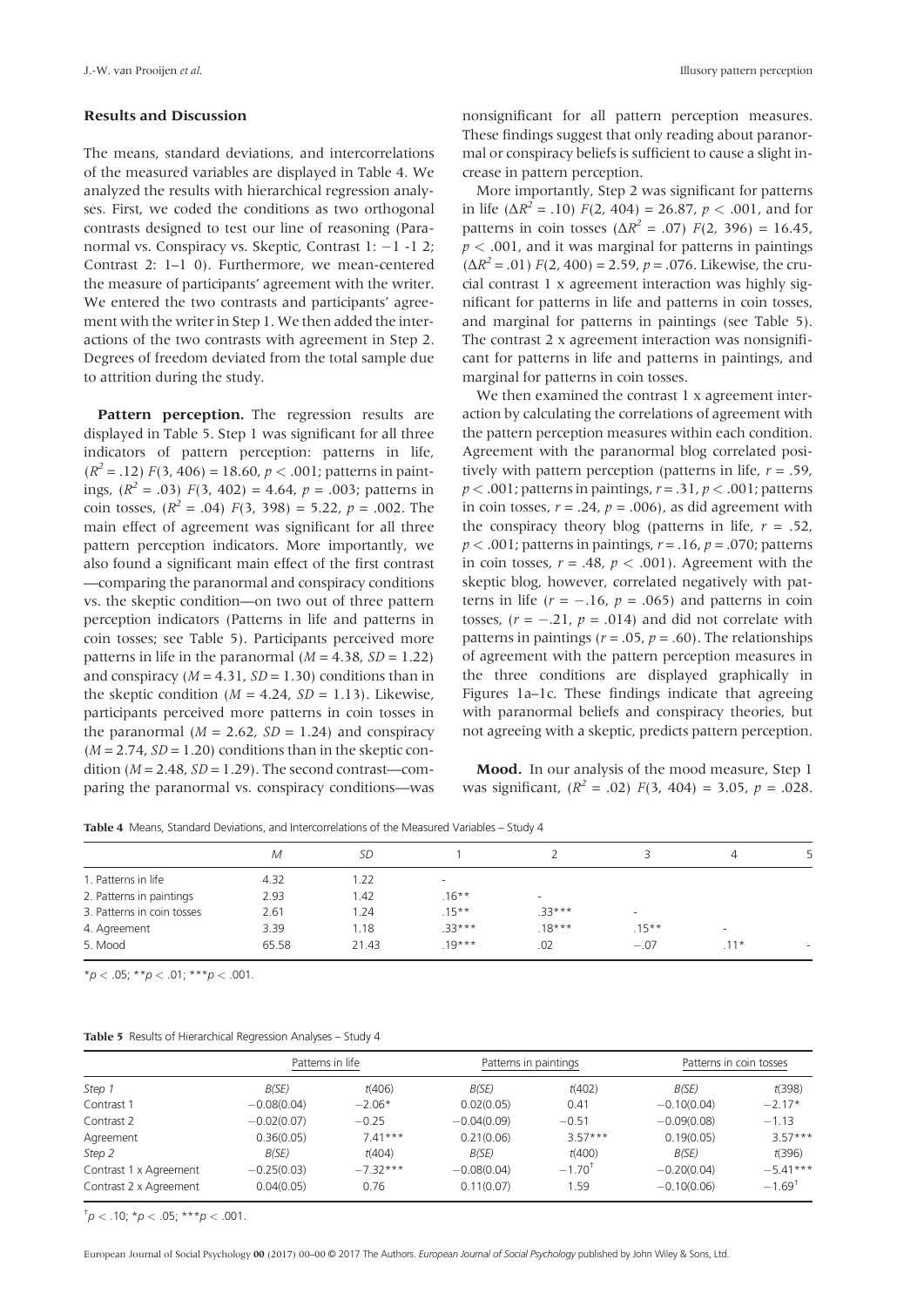The effect of Contrast 2 was significant  $(B = 2.68,$  $SE = 1.29$ ,  $p = .039$ ) and the effect of agreement was marginal ( $B = 1.76$ ,  $SE = 0.91$ ,  $p = .053$ ). Step 2 was nonsignificant,  $(\Delta R^2 = .01) F(2, 402) = 1.87, p = .16$ . The crucial contrast 1 x agreement interaction can hence not be attributed to participants' mood.

#### Study 5

Studies 1 to 4 all support the idea that irrational beliefs are related with illusory pattern perception. These findings emerged when manipulating pattern search, with irrational belief as dependent measure (Studies 2 and 3) as well as when manipulating whether participants read about irrational beliefs, with pattern perception as dependent measure (Study 4). In Study 5, we assessed the theoretical and practical implications of the relationship between irrational beliefs and pattern perception. Specifically, we examined whether pattern perception constitutes an explanation for the frequently observed relationships between conceptually unrelated irrational beliefs.

A common research finding is that belief in one conspiracy theory predicts belief in other, unrelated conspiracy theories. This finding is usually interpreted as evidence that acceptance of one conspiracy theory reinforces a more general belief system assuming that the world is being governed by conspiracies (i.e., a "monological belief system", or a "conspiratorial mindset"; see Goertzel, 1994; Douglas & Sutton, 2011;



Fig. 1: (A–C) The Relationships of Agreement with Pattern Perception —Study 4 [Colour figure can be viewed at [wileyonlinelibrary.com](http://wileyonlinelibrary.com)]

Lewandowsky, Oberauer, & Gignac, 2013; Swami et al., 2010, 2011, 2013; Van Prooijen et al., 2015; Wood, Douglas, & Sutton, 2012; but see Sutton & Douglas, 2014). What we find problematic about this interpretation, however, is that acceptance of a conspiracy theory is also a strong predictor of nonconspiratorial forms of belief. A robust finding in irrational belief research is that conspiracy beliefs and supernatural beliefs are strongly intercorrelated (Barron et al., 2014; Darwin et al., 2011; Lobato et al., 2014; Newheiser et al., 2011; Swami et al., 2011), a finding that we replicated in the current research (see Tables 1–3).

Previous research offers various explanations for the link between conspiracy theories and supernatural beliefs, such as anti-conformist tendencies and an inclination to reject conventional explanations or authority opinions (e.g., Swami et al., 2011). We propose an additional explanation for this relationship: A conspiracy theory often describes specific meaningful relationships between world events that perceivers assume to have taken place (e.g., the conspiracy theory that democratic bankers caused the financial crisis to get Obama elected; or, the conspiratorial inferences drawn from the observation that Donald Rumsfeld happened to be in the opposite side of the Pentagon when the plane hit the building on 9/11/2001). Put differently, acceptance of a conspiracy theory implies an increase in the extent to which people perceive patterns in world events, as reflected in the belief that instead of being a coincidence, many events that happen in the world are somehow causally related. This perception of patterns in world events is associated with other, unrelated irrational beliefs. Consistently, it has been suggested previously that supernatural beliefs are rooted in a failure to appreciate that events often co-occur by coincidence (Blackmore & Trościanko, 1985).

To test this line of reasoning, in Study 5 we manipulated belief in a conspiracy theory through a validated procedure (cf. Jolley & Douglas, 2014a, 2014b). While in Study 4 participants read a rather broad text about a person believing conspiracy theories, in Study 5 participants read an Internet excerpt either underscoring or undermining the validity of a specific conspiracy theory by presenting focused arguments. We predicted that this conspiracy theory manipulation would increase the extent to which people generally believe events in the world to be somehow related (i.e., pattern perception of world events), which in turn predicts conceptually unrelated conspiracy beliefs and supernatural beliefs.

#### Method

Participants and design. We ran the study online via the Crowdflower website on a US sample. The design had two conditions, one in which participants read an article supporting conspiracy theories (pro-conspiracy condition) and one in which participants read an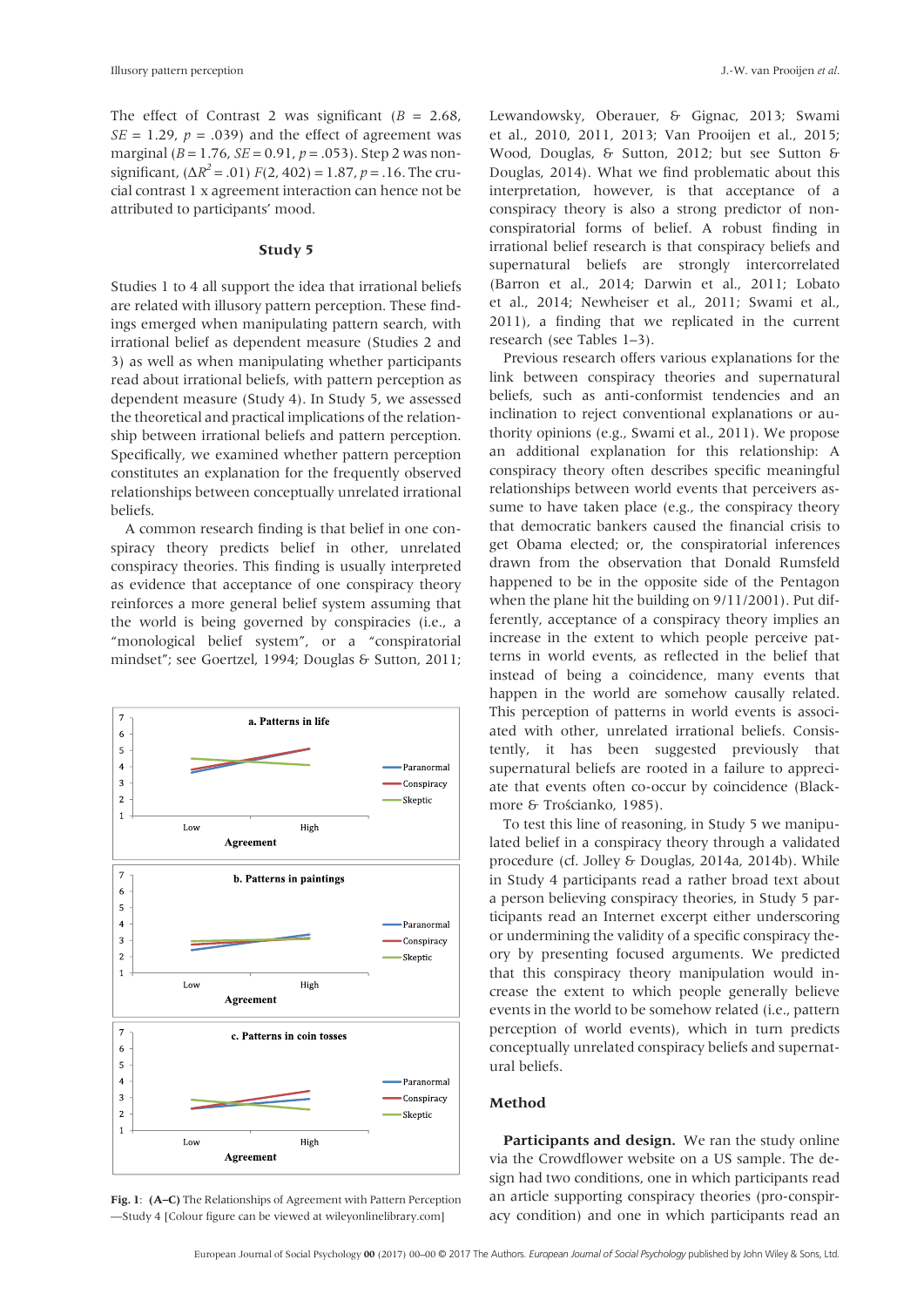|                                             | M     | SD    |          |                          |                          | 4                        |     | 6                        |
|---------------------------------------------|-------|-------|----------|--------------------------|--------------------------|--------------------------|-----|--------------------------|
| 1. Belief in existing conspiracy theories   | 2.51  | 0.89  | ۰        |                          |                          |                          |     |                          |
| 2. Belief in fictitious conspiracy theories | 2.72  | 0.78  | $.61***$ | $\overline{\phantom{a}}$ |                          |                          |     |                          |
| 3. Supernatural beliefs                     | 2.29  | 0.72  | $.59***$ | $.55***$                 | $\overline{\phantom{0}}$ |                          |     |                          |
| 4. Manipulation check                       | 4.38  | 1.70  | $.18***$ | $.16*$                   | .07                      | $\overline{\phantom{a}}$ |     |                          |
| 5. Pattern perception for world events      | 4.55  | 1.18  | $36***$  | $43***$                  | $23**$                   | $.38***$                 | -   |                          |
| 6. Mood                                     | 67.11 | 19.77 | .11      | .09                      | .11                      | .06                      | .13 | $\overline{\phantom{a}}$ |

Table 6 Means, Standard Deviations, and Intercorrelations of the Measured Variables—Study 5

 $**p* < .05; ***p* < .01; ***p* < .001.$ 

article not supporting conspiracy theories (anti-conspiracy condition). The study lasted about 15 minutes. There were 228 participants (95 men, 119 women, 14 missing;  $M_{\text{age}} = 35.91$  years,  $SD = 11.80$ ) who received a small payment for participation (0.75 USD).

**Procedure.** Participants read a fragment from a purported Internet article in which we manipulated information about conspiracy theories. We adapted the manipulation from Jolley and Douglas (2014a) but tailored it towards a US context. In the pro-conspiracy condition, the article described that there are many good reasons to be suspicious of governmental operations. Subsequently, the article specifically highlighted the NSA surveillance program, emphasizing how the NSA keeps track of communication between US citizens on a widespread scale; and, the 9/11 attacks, emphasizing that there are many inconsistencies in the official accounts. In the anti-conspiracy condition, the article described that there are very few reasons to be suspicious of governmental operations. Then, the article emphasized how the NSA surveillance program essentially is a computer algorithm to detect suspicious activity, designed to ensure citizens' safety. Also, the article described that as to the 9/11 attacks, there is no evidence to support other accounts than the official one (the exact wording can be found in the Supporting Materials).

To check the manipulation, we asked the following questions (1 = *not at all*, 7 = *very much*): "Is there reason for concern about the NSA security programs?", "Is there reason to think that the NSA listens to private phone conversations that are unrelated to terrorist plots?", "Is there reason to think that the NSA reads the content of e-mail and Internet chat messages that are unrelated to terrorist plots?", and "Is there reason to be suspicious about other governmental operations besides the NSA's surveillance programs?". These items were averaged into a reliable manipulation check scale  $(a = .91)$ . In addition, we again measured participants' mood on a slider (1 = very negative,  $100 = \text{very positive}$ ).

We then assessed the extent to which people perceive patterns in world events with the same measure as in Study 4 ( $\alpha$  = .68). After this, we measured belief in existing conspiracy theories unrelated to those varied in the experimental manipulation. Given the reference to the US government in the manipulation, we selected only the five items from the belief in existing conspiracy theories scale assessed in the previous studies that made

no explicit reference to the US government (i.e., the items about Ebola, global warming, oil companies, the moon landing, and HIV/AIDS;  $\alpha = .81$ ).<sup>4</sup> Furthermore, we again assessed belief in fictitious conspiracy theories  $(\alpha = .90)$  and supernatural beliefs  $(\alpha = .94)$  utilizing the same scales as in the previous studies. At the end of the study, participants were thanked and debriefed.

#### Results and Discussion

The means, standard deviations, and intercorrelations of the measured variables are displayed in Table 6.

Manipulation check. An ANOVA revealed stronger belief in a NSA conspiracy theory in the proconspiracy condition ( $M = 5.35$ ,  $SD = 1.27$ ) than in the anti-conspiracy condition ( $M = 3.34$ ,  $SD = 1.48$ ),  $F(1,$ 214) = 115.15,  $p < .001$ ;  $\eta^2 = .35$ . These results indicate that the manipulation worked as intended.

Pattern perception for world events. On the scale measuring the extent to which participants saw patterns in world events, the conspiracy manipulation exerted a significant effect albeit with a small effect size,  $F(1, 213) = 5.35$ ,  $p = .022$ ;  $\eta^2 = .03$ . Participants perceived more patterns in world events in the proconspiracy condition ( $M = 4.73$ ,  $SD = 1.10$ ) than in the anti-conspiracy condition ( $M = 4.36$ ,  $SD = 1.25$ ). These results support the idea that conspiracy theorizing increases the perception of patterns in world events.

Irrational beliefs. We then analyzed the three dependent variables with a MANOVA. The multivariate effect was marginal,  $F(3, 211) = 2.24$ ,  $p = .085$ ;  $\eta^2$  = .03, and the univariate effect was only significant for belief in existing conspiracy theories,  $F(1)$ , 213) = 5.72,  $p = .018$ ;  $\eta^2 = .03$  (pro-conspiracy condition  $M = 2.64$ ,  $SD = 0.89$ ; anti-conspiracy condition  $M = 2.36$ ,  $SD = 0.86$ ), and not for belief in a fictitious conspiracy theory ( $F < 1$ ) or supernatural beliefs,  $F(1, 213) = 1.05$ ,  $p = .31; \eta^2 = .005.$ 

Further testing revealed, however, that the three dependent variables all were significantly correlated with

<sup>&</sup>lt;sup>4</sup>If we analyzed the full 9-item scale including the items referring to the US government, results were similar. Specifically, the effect of the conspiracy manipulation was significant,  $F(1, 214) = 8.01$ ,  $p = .005$ ;  $\eta^2$  = .04, as was the indirect effect through pattern perception for world events ( $B = 0.05$ ,  $SE = .03$ ) CI<sub>95%</sub>[.01; 0.11].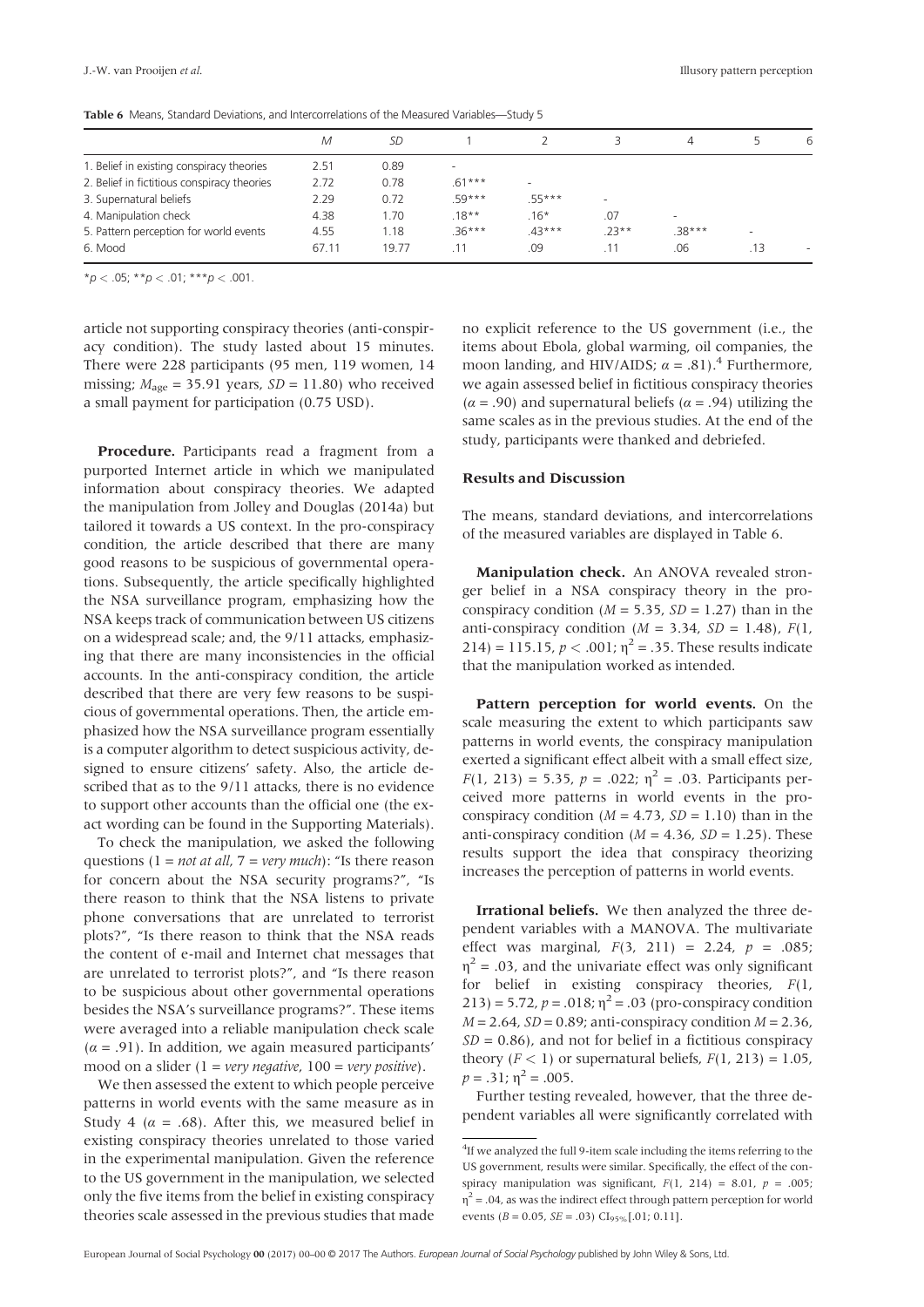the measure of pattern perception in world events (for belief in existing conspiracy theories,  $r = .36$ ,  $p < .001$ ; for belief in a fictitious conspiracy theory,  $r = .43$ ,  $p \sim .001$ ; and for supernatural beliefs,  $r = .23$ ,  $p < .001$ ). Consistent with our line of reasoning, we therefore proceeded to test the indirect effect of the conspiracy manipulation on our dependent variables through pattern perception in world events. Bootstrapping analyses (5000 samples) utilizing the MEDIATE macro (Hayes & Preacher, 2014) revealed a significant indirect effect for all three dependent variables: for belief in existing conspiracy theories  $(B = 0.05, SE = 0.02)$  CI<sub>95%</sub>[0.01; 0.10]; for belief in a fictitious conspiracy theory ( $B = 0.05$ ,  $SE = 0.02$ )  $CI<sub>95%</sub>[0.01; 0.11]$ ; and for supernatural beliefs  $(B = 0.03, SE = 0.01)$  CI<sub>95%</sub>[0.004; 0.06]. These findings reveal that being exposed to a conspiracy theory increased the extent to which people perceive patterns in world events, which in turn predicts a range of unrelated irrational beliefs. This finding supports our line of reasoning.

Mood. There was no effect of the conspiracy manipulation on participants' mood,  $F(1, 216) = 1.45$ ,  $p = .23$ ;  $\eta^2$  = .01. The effects of the manipulation on world pattern perception and the dependent variables are thus not attributable to participants' mood.

#### General Discussion

Although people hold many different conspiracy and supernatural beliefs, psychological theories have assumed such beliefs to be rooted in largely similar underlying cognitive processes, specifically illusory pattern perception—that is, a tendency to perceive meaningful patterns in stimuli that were actually generated through a random process (Shermer, 2011; Whitson & Galinsky, 2008; Wiseman & Watt, 2006). Given how fundamental this assumption is within this research domain, it is surprising to find how little direct evidence exists for this assertion, particularly in the context of conspiracy theories. In the present study, our aim was to offer firmer empirical grounds for the role of pattern perception in irrational beliefs. Study 1 revealed significant correlations between conspiracy beliefs, supernatural beliefs, and a tendency to perceive patterns in randomness. In Study 2 we manipulated participants' intuitive pattern search, and results revealed an indirect effect such that intuitive pattern search predicted pattern perception, which in turn predicted irrational belief. Study 3 focused on visual stimuli. We found that only seeing patterns in chaotic stimuli predicted irrational beliefs, and not detecting patterns in structured stimuli. In Study 4, we manipulated whether participants read either a paranormal, conspiracist, or skeptic blog, and results revealed that only agreement with the paranormal and conspiracist blogs positively predicted pattern perception. Finally, in Study 5 we tested how pattern perception connects conceptually unrelated beliefs. Following a manipulation of belief in one conspiracy

theory, people saw events in the world as more strongly causally connected, which in turn predicted unrelated irrational beliefs. Taken together, these findings support the assumption that illusory pattern perception is a basic cognitive aspect of the conspiracy and supernatural beliefs under investigation here.

One might note that randomly generated stimuli sometimes produce sequences that appear to contain actual patterns. Indeed, some of our coin toss sequences contain relatively long chunks of the same outcome (Heads or Tails), making it difficult for people to discriminate between real and illusory patterns (Williams & Griffiths, 2013). We propose, however, that this is precisely one reason why people hold irrational beliefs. People often fail to appreciate how likely it is that a random process generates stimuli that appear nonrandom (Falk & Konold, 1997). As a consequence, people tend to underestimate the likelihood that the patterns they perceive occurred through a random process. In a similar vein, people often encounter cooccurring events in their daily life that appear nonrandom or purposeful, but that in fact were entirely coincidental (e.g., thinking of an old friend who then suddenly calls). The difficulty of distinguishing between sequences that were generated through a random vs. nonrandom process mirrors the difficulty of distinguishing between events that did vs. did not co-occur through coincidence.

At first blush, the present findings seem inconsistent with a study that did not find significant correlations between pattern perception in binary outcomes and conspiracy beliefs (Dieguez et al., 2015). Closer inspection suggests two possible ways in which these diverging findings may be integrated by future research. As a first observation, the binary outcomes presented to participants in the study by Dieguez and colleagues (strings of 12) were not produced by a random generator, but instead were chosen to vary in their level of complexity. Indeed, one of their research goals was to assess how well subjective randomness correlates with actual randomness, and correspondingly, some of their strings were highly unlikely to occur through a random process (e.g., a string with 12 times the same outcome). We speculate here that people who are good at detecting randomness are also likely to be good at detecting nonrandomness. Hence, their measure of subjective randomness combined misperception of patterns in random sequences with correct detection of patterns in nonrandom sequences, within the same score. It is conceivable that the inclusion of nonrandom sequences suppressed correlations with conspiracy beliefs.

As a second observation, at least in two of the studies by Dieguez et al. (2015), participants were undergraduate students (in their third study, education level of participants was not reported). Previous research found that probability biases and paranormal beliefs are correlated in general population samples but not in university samples (Blagrove et al., 2006; Bressan, 2002), suggesting that the relationship between illusory pattern perception and irrational beliefs does not emerge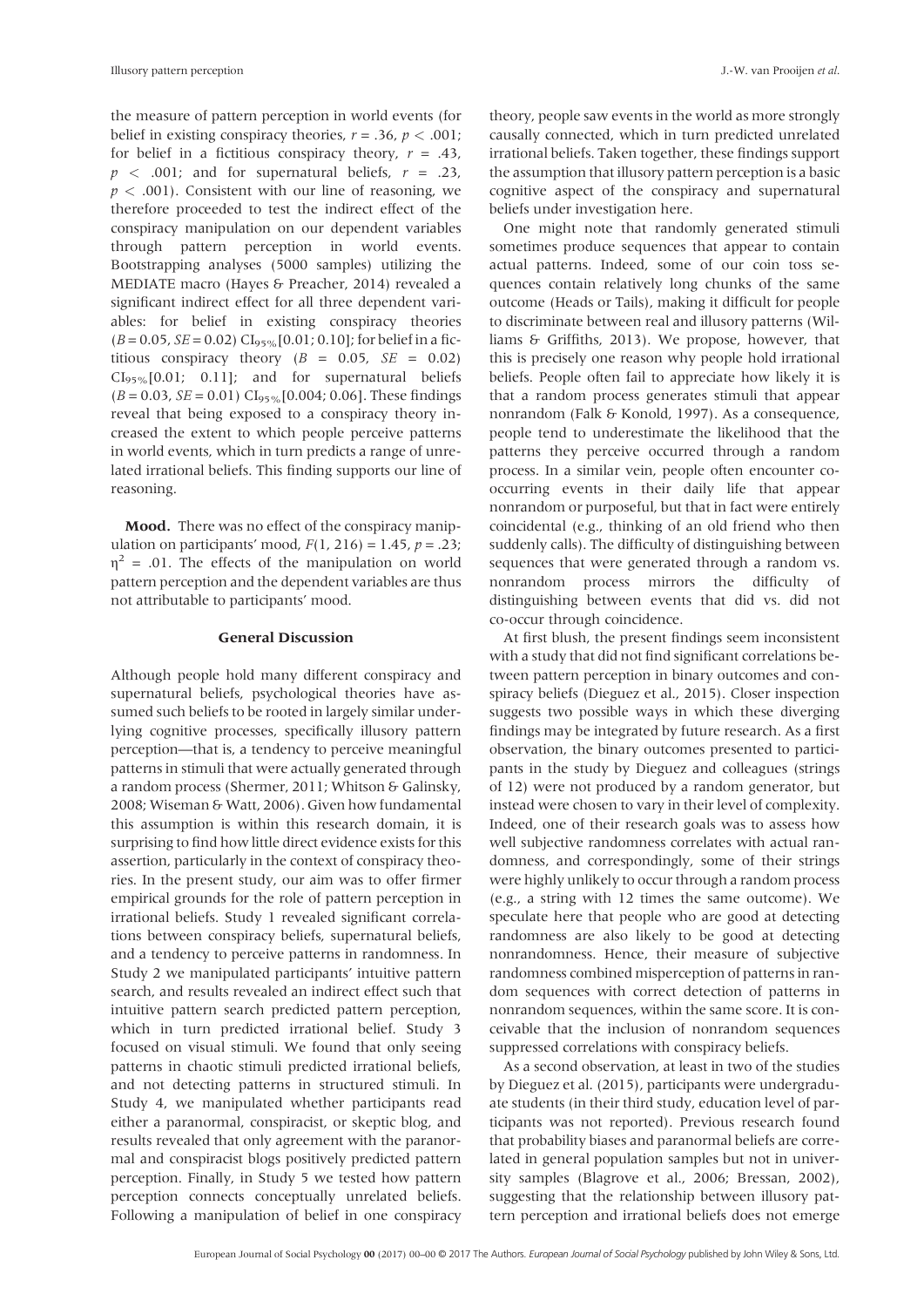in the highly educated strata. This is consistent with the observation that people with high education levels, or with strong analytic thinking skills, are less susceptible to irrational beliefs than people with low education levels or weak analytic thinking skills (Aarnio & Lindeman, 2005; Douglas et al., 2016; Gervais & Norenzayan, 2012; Musch & Ehrenberg, 2002; Swami, Voracek, Stieger, Tran, & Furnham, 2014; Van Prooijen, 2017). Clearly, more research is needed to fully establish the conditions under which pattern perception does, and does not, predict irrational beliefs. Our research suggests, however, that it would be premature to dismiss illusory pattern perception as a cognitive mechanism underlying irrational beliefs on the basis of only one set of studies that did not find evidence for this mechanism.

#### Limitations and Future Research

In Study 2, and for some of the dependent variables in Study 5, we only found an indirect effect, and not a direct effect of the manipulation on irrational beliefs. We suspect that the relatively large base-rate variance in these variables precludes a direct influence of relatively subtle manipulations in between-subjects designs. Specifically, from the outset people differ substantially in how strongly they endorse conspiracy theories and supernatural beliefs, with some people being convinced skeptics and others being highly susceptible to such beliefs. People are also likely therefore to vary significantly in their sensitivity to subtle experimental manipulations. Although the lack of a direct effect precludes strong conclusions about cause and effect, one should bear in mind that the main purpose of this research was to illuminate the extent to which illusory pattern perception is part of the underlying cognitive processes that support irrational beliefs. As the results reveal, illusory pattern perception was quite susceptible to the experimental manipulations, which subsequently accounted for people's irrational beliefs. These findings were highly robust across studies, and were observed on two different measures of conspiracy beliefs (i.e., real and fictitious conspiracy theories), and on an extensive and validated measure of supernatural belief (Eckblad & Chapman, 1983).

In the present contribution we predominantly focus on the cognitive similarities between conspiracy beliefs and supernatural beliefs. Illusory pattern perception is one of the processes that binds these types of irrational beliefs, and is likely part of the reason why these beliefs are strongly correlated (Barron et al., 2014; Darwin et al., 2011; Lobato et al., 2014; Newheiser et al., 2011; Swami et al., 2011). Study 5 empirically examined whether the relationship between unrelated irrational beliefs is attributable to the assumption that seemingly unrelated events in the world are causally connected (i.e., perceiving patterns in world events). One might argue that our measure of perceiving patterns in world events conceptually overlaps with the irrational beliefs under investigation here, as both conspiracy theories

and supernatural beliefs inherently assume causal connections between world events. Note, however, that in Study 4 our measure of patterns in world events correlated significantly with other indicators of pattern perception, suggesting good construct validity (see Table 4). Furthermore, in Study 5 our measure of patterns in world events correlated moderately but not strongly with irrational beliefs (see Table 6; .22 <  $rs$  < .44), suggesting related but distinct constructs. Nevertheless, we regard the assumption that pattern perception mediates empirical relationships between conceptually unrelated irrational beliefs as preliminary, and more research is needed to further examine this issue.

Besides similarities, we should recognize that there are also qualitative differences between conspiracy beliefs and supernatural beliefs. Unlike supernatural beliefs, conspiracy beliefs typically have a clear intergroup dimension given that by definition a hostile outgroup (i.e., the conspiracy) is considered to be deceptive and threatening to one's ingroup (e.g., fellow citizens; Crocker, Luhtanen, Broadnax, & Blaine, 1999; Kramer & Schaffer, 2014; Van Prooijen & Van Lange, 2014). Moreover, the margin of error differs for both types of irrational beliefs. Whereas most supernatural beliefs are impossible given the laws of physics as we currently understand them, conspiracy theories often can at least theoretically be true—and sometimes conspiracies do occur (e.g., Watergate; the Tuskegee syphilis experiment; the Milli Vanilli entertainment fraud), which may reinforce other, less realistic conspiracy theories. Future research focusing on irrational beliefs may clarify not only their similarities, but also their differences in terms of underlying psychological processes.

#### Concluding Remarks

It has frequently been noted that both conspiracy and supernatural beliefs are widespread among the population of normal, mentally sane adults (Lindeman & Aarnio, 2007; Oliver & Wood, 2014; Sunstein & Vermeule, 2009; Wiseman & Watt, 2006). Why are these irrational beliefs so widespread? In the present research, we addressed this question by focusing on the cognitive processes underlying irrational beliefs. The answer that emerges from our data is that irrational beliefs are associated with a distortion of an otherwise normal and functional cognitive process, namely, pattern perception. People need to detect existing patterns in order to function well in their physical and social environment; however, this process also leads them to sometimes detect patterns in chaotic or randomly generated stimuli. Whereas the role of illusory pattern perception has frequently been suggested as a core process underlying irrational beliefs, the actual evidence for this assertion hitherto was unsatisfactory. The present findings offer empirical evidence for the role of illusory pattern perception in irrational beliefs. We conclude that illusory pattern perception is a central cognitive ingredient of beliefs in conspiracy theories and supernatural phenomena.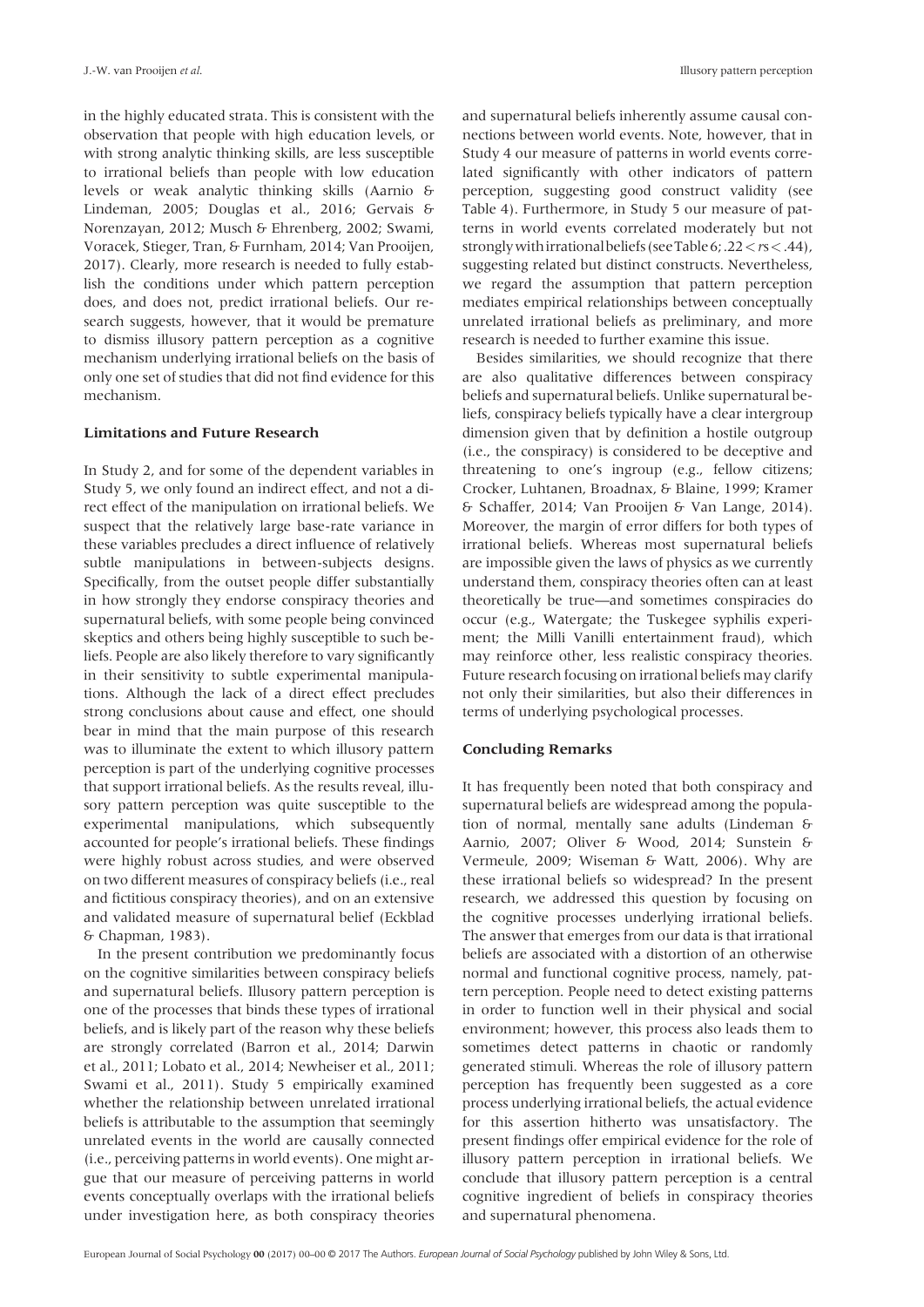#### Supporting information

Additional supporting information may be found online in the supporting information tab for this article.

#### References

- Aarnio, K., & Lindeman, M. (2005). Superstition, education and thinking styles. Personality and Individual Differences, 39, 1227–1236.
- Abalakina-Paap, M., Stephan, W., Craig, T., & Gregory, W. L. (1999). Beliefs in conspiracies. Political Psychology, 20, 637–647.
- Asser, S. M., & Swan, R. (1998). Child fatalities from religionmotivated medical neglect. Pediatrics, 101, 625–629.
- Bale, J. M. (2007). Political paranoia v. political realism: On distinguishing between bogus conspiracy theories and genuine conspiratorial politics. Patterns of Prejudice, 41, 45–60.
- Barron, D., Morgan, K., Towell, T., Altemeyer, B., & Swami, V. (2014). Associations between schizotypy and belief in conspiracist ideation. Personality and Individual Differences, 70, 156–159.
- Blackmore, S., & Moore, R. (1994). Seeing things: Visual recognition and belief in the paranormal. European Journal of Parapsychology, 10, 91–103.
- Blackmore, S., & Trościanko, T. (1985). Belief in the paranormal: Probability judgements, illusory control, and the 'chance baseline shift'. British Journal of Psychology, 76, 459–468.
- Blagrove, M., French, C., & Jones, G. (2006). Probabilistic reasoning, affirmative bias and belief in precognitive dreams. Applied Cognitive Psychology, 20, 65–83.
- Bressan, P. (2002). The connection between random sequences, everyday coincidences, and belief in the paranormal. Applied Cognitive Psychology, 16, 17–34.
- Brotherton, R., & French, C. C. (2014). Belief in conspiracy theories and susceptibility to the conjunction fallacy. Applied Cognitive Psychology, 28, 238–248.
- Brugger, P., Landis, T., & Regard, M. (1990). A sheep-goat effect in repetition avoidance: Extra-sensory perception as an effect of subjective probability? British Journal of Psychology, 81, 455–468.
- Crocker, J., Luhtanen, R., Broadnax, S., & Blaine, B. E. (1999). Belief in U.S. government conspiracies against blacks among black and white college students: Powerlessness or system blame? Personality and Social Psychology Bulletin, 25, 941–953.
- Dagnall, N., Parker, A., & Munley, G. (2007). Paranormal belief and reasoning. Personality and Individual Differences, 43, 1406–1415.
- Darwin, H., Neave, N., & Holmes, J. (2011). Belief in conspiracy theories: The role of paranormal belief, paranoid ideation and schizotypy. Personality and Individual Differences, 50, 1289–1293.
- Dieguez, S., Wagner-Egger, P., & Gauvrit, N. (2015). Nothing happens by accident, or does it? A low prior for randomness does not explain belief in conspiracy theories. Psychological Science, 26, 1762–1770.
- Douglas, K. M., & Sutton, R. M. (2011). Does it take one to know one? Endorsement of conspiracy theories is influenced by personal willingness to conspire. British Journal of Social Psychology, 50, 193–364.
- Douglas, K. M., Sutton, R. M., Callan, M. J., Dawtry, R. J., & Harvey, A. J. (2016). Someone is pulling the strings: Hypersensitive agency detection and belief in conspiracy theories. Thinking and Reasoning, 22, 57–77.
- Eckblad, M., & Chapman, L. J. (1983). Magical ideation as an indicator of schizotypy. Journal of Consulting and Clinical Psychology, 51, 215–225.
- Ernst, E. (2000). The role of complementary and alternative medicine. British Medical Journal, 321, 1133–1135.
- Falk, R., & Konold, C. (1997). Making sense of randomness: Implicit encoding as a basis for judgment. Psychological Review, 104, 301–318.
- Gervais, W. M., & Norenzayan, A. (2012). Analytic thinking promotes religious disbelief. Science, 336, 493–496.
- Gilovich, T., Vallone, R., & Tversky, A. (1985). The hot hand in basketball: On the misperception of random sequences. Cognitive Psychology, 17, 295–314.
- Goertzel, T. (1994). Belief in conspiracy theories. Political Psychology, 15, 733–744.
- Hayes, A. F., & Preacher, K. J. (2014). Statistical mediation analysis with a multicategorical independent variable. British Journal of Mathematical and Statistical Psychology, 67, 451–470.
- Hofstadter, R. (1966). The paranoid style in American politics. In R. Hofstadter (Ed.), The paranoid style in American politics and other essays (pp. 3–40). New York, NY: Knopf.
- Hogg, M. A., Adelman, J. R., & Blagg, R. D. (2010). Religion in the face of uncertainty: An uncertainty-identity theory account of religiousness. Personality and Social Psychology Review, 14, 72–83.
- Imhoff, R., & Bruder, M. (2014). Speaking (un-)truth to power: Conspiracy mentality as a generalized political attitude. European Journal of Personality, 28, 25–43.
- Jolley, D., & Douglas, K. (2014a). The social consequences of conspiracism: Exposure to conspiracy theories decreases intentions to engage in politics and to reduce one's carbon footprints. British Journal of Psychology, 105, 35–56.
- Jolley, D., & Douglas, K. (2014b). The effects of anti-vaccine conspiracy theories on vaccination intentions. PloS One, 9 e89177
- Kay, A. C., Gaucher, D., McGregor, I., & Nash, K. (2010). Religious belief as compensatory control. Personality and Social Psychology Review, 14, 37–48.
- Kossowska, M., & Bukowski, M. (2015). Motivated roots of conspiracies: The role of certainty and control motives in conspiracy thinking. In M. Bilewicz, A. Cichocka, & W. Soral (Eds.), The psychology of conspiracy (pp. 145–161). East-Sussex, UK: Routledge.
- Kramer, R. M., & Schaffer, J. (2014). Misconnecting the dots: Origins and dynamics of out-group paranoia. In J.-W. van Prooijen, & P. A. M. van Lange (Eds.), Power, politics, and paranoia: Why people are suspicious of their leaders (pp. 199–217). Cambridge, UK: Cambridge University Press.
- Lewandowsky, S., Oberauer, K., & Gignac, G. (2013). NASA faked the moon landing—Therefore (climate) science is a hoax: An anatomy of the motivated rejection of science. Psychological Science, 24, 622–633.
- Lindeman, M., & Aarnio, K. (2007). Superstitious, magical, and paranormal beliefs: An integrative model. Journal of Research in Personality, 41, 731–744.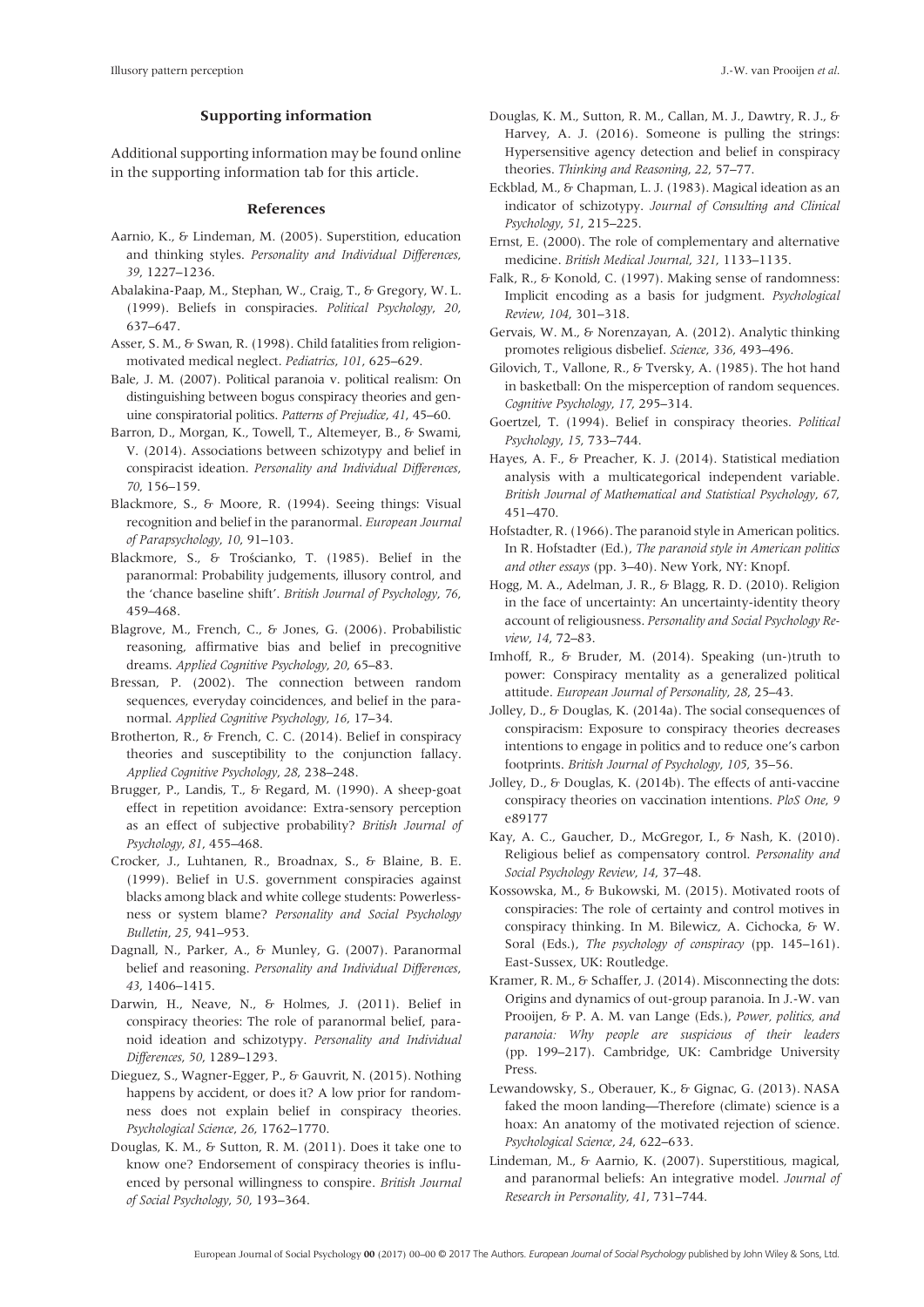- Lobato, E., Mendoza, J., Sims, V., & Chin, M. (2014). Examining the relationship between conspiracy theories, paranormal beliefs, and pseudoscience acceptance among a university population. Applied Cognitive Psychology, 28, 617–625.
- Marchlewska, M., Cichocka, A., & Kossowska, M. (in press). Addicted to answers: Need for cognitive closure and the endorsement of conspiracy theories. European Journal of Social Psychology
- Mazur, A. (2008). Implausible beliefs: In the bible, astrology, and UFOs. New Brunswick, NJ: Transaction publishers.
- Musch, J., & Ehrenberg, K. (2002). Probability misjudgment, cognitive ability, and belief in the paranormal. British Journal of Psychology, 93, 169–177.
- Nahin, R. L., Barnes, P. M., Stussman, B. J., & Bloom, B. (2009). Costs of complementary and alternative medicine (CAM) and frequency of visits to CAM practitioners: United States, 2007. National Health Statistics Reports, 18,  $1-16$ .
- Newheiser, A.-K., Farias, M., & Tausch, N. (2011). The functional nature of conspiracy beliefs: Examining the underpinnings of belief in the Da Vinci Code conspiracy. Personality and Individual Differences, 51, 1007–1011.
- Oliver, J. E., & Wood, T. (2014). Medical conspiracy theories and health behaviors in the United States. JAMA Internal Medicine, 174, 817–818.
- Park, C. L. (2010). Making sense of the meaning literature: An integrative review of meaning making and its effects on adjustment to stressful life events. Psychological Bulletin, 136, 257–301.
- Roberts, M. J., & Seager, P. B. (1999). Predicting belief in paranormal phenomena: A comparison of conditional and probabilistic reasoning. Applied Cognitive Psychology, 13, 443–450.
- Rogers, P., Davis, T., & Fisk, J. (2009). Paranormal belief and susceptibility to the conjunction fallacy. Applied Cognitive Psychology, 23, 524–542.
- Rogers, P., Fisk, J. E., & Wiltshire, D. (2011). Paranormal belief and the conjunction fallacy: Controlling for temporal relatedness and potential surprise differentials in component events. Applied Cognitive Psychology, 25, 692–702.
- Shermer, M. (2011). The believing brain: From ghosts and gods to politics and conspiracies—How we construct beliefs and reinforce them as truths. New York, NY: Henry Holt.
- Skinner, B. F. (1948). 'Superstition' in the pigeon. Journal of Experimental Psychology, 38, 168–172.
- Sullivan, D., Landau, M. J., & Rothschild, Z. K. (2010). An existential function of enemyship: Evidence that people attribute influence to personal and political enemies to compensate for threats to control. Journal of Personality and Social Psychology, 98, 434–449.
- Sunstein, C. R., & Vermeule, A. (2009). Conspiracy theories: Causes and cures. The Journal of Political Philosophy, 17, 202–227.
- Sutton, R. M., & Douglas, K. M. (2014). Examining the monological nature of conspiracy theories. In J.-W. van Prooijen, & P. A. M. van Lange (Eds.), Power, politics, and paranoia: Why people are suspicious of their leaders (pp. 254–272). Cambridge, UK: Cambridge University Press.
- Swami, V., Chamorro-Premuzic, T., & Furnham, A. (2010). Unanswered questions: A preliminary investigation of

personality and individual difference predictors of 9/11 conspiracist beliefs. Applied Cognitive Psychology, 24, 749–761.

- Swami, V., Coles, R., Stieger, S., Pietschnig, J., Furnham, A., Rehim, S., & Voracek, M. (2011). Conspiracist ideation in Britain and Austria: Evidence of a monological belief system and associations between individual psychological differences and real-world and fictitious conspiracy theories. British Journal of Psychology, 102, 443–463.
- Swami, V., Pietschnig, J., Tran, U. S., Nader, I. W., Stieger, S., & Voracek, M. (2013). Lunar lies: The impact of informational framing and individual differences in shaping conspiracist beliefs about the moon landings. Applied Cognitive Psychology, 27, 71–80.
- Swami, V., Voracek, M., Stieger, S., Tran, U. S., & Furnham, A. (2014). Analytic thinking reduces belief in conspiracy theories. Cognition, 133, 572–585.
- Valdesolo, P., & Graham, J. (2014). Awe, uncertainty, and agency detection. Psychological Science, 25, 170–178.
- Van den Bos, K. (2009). Making sense of life: The existential self trying to deal with personal uncertainty. Psychological Inquiry, 20, 197–217.
- Van Harreveld, F., Rutjens, B. T., Schneider, I. K., Nohlen, H. U., & Keskinis, K. (2014). In doubt and disorderly: Ambivalence promotes compensatory perceptions of order. Journal of Experimental Psychology: General, 143, 1666–1676.
- Van Prooijen, J.-W. (2016). Sometimes inclusion breeds suspicion: Self- uncertainty and belongingness predict belief in conspiracy theories. European Journal of Social Psychology, 46, 267–279.
- Van Prooijen, J.-W. (2017). Why education predicts decreased belief in conspiracy theories. Applied Cognitive Psychology, 31, 50–58.
- Van Prooijen, J.-W., & Acker, M. (2015). The influence of control on belief in conspiracy theories: Conceptual and applied extensions. Applied Cognitive Psychology, 29, 753–761.
- Van Prooijen, J.-W., & Jostmann, N. B. (2013). Belief in conspiracy theories: The influence of uncertainty and perceived morality. European Journal of Social Psychology, 43, 109–115.
- Van Prooijen, J.-W., Krouwel, A. P. M., & Pollet, T. (2015). Political extremism predicts belief in conspiracy theories. Social Psychological and Personality Science, 6, 570–578.
- Van Prooijen, J.-W., & Van Dijk, E. (2014). When consequence size predicts belief in conspiracy theories: The moderating role of perspective taking. Journal of Experimental Social Psychology, 55, 63–73.
- Van Prooijen, J.-W., & Van Lange, P. A. M. (2014). The social dimension of belief in conspiracy theories. In J.-W. van Prooijen, & P. A. M. van Lange (Eds.), Power, politics, and paranoia: Why people are suspicious of their leaders (pp. 237–253). Cambridge, UK: Cambridge University Press.
- Wang, C. S., Whitson, J. A., & Menon, T. (2012). Culture, control, and illusory pattern perception. Social Psychological and Personality Science, 3, 630–638.
- Whitson, J. A., & Galinsky, A. D. (2008). Lacking control increases illusory pattern perception. Science, 322, 115–117.
- Wilke, A., Scheibehenne, B., Gaissmaier, W., McCanney, P., & Barrett, H. C. (2014). Illusory pattern detection in